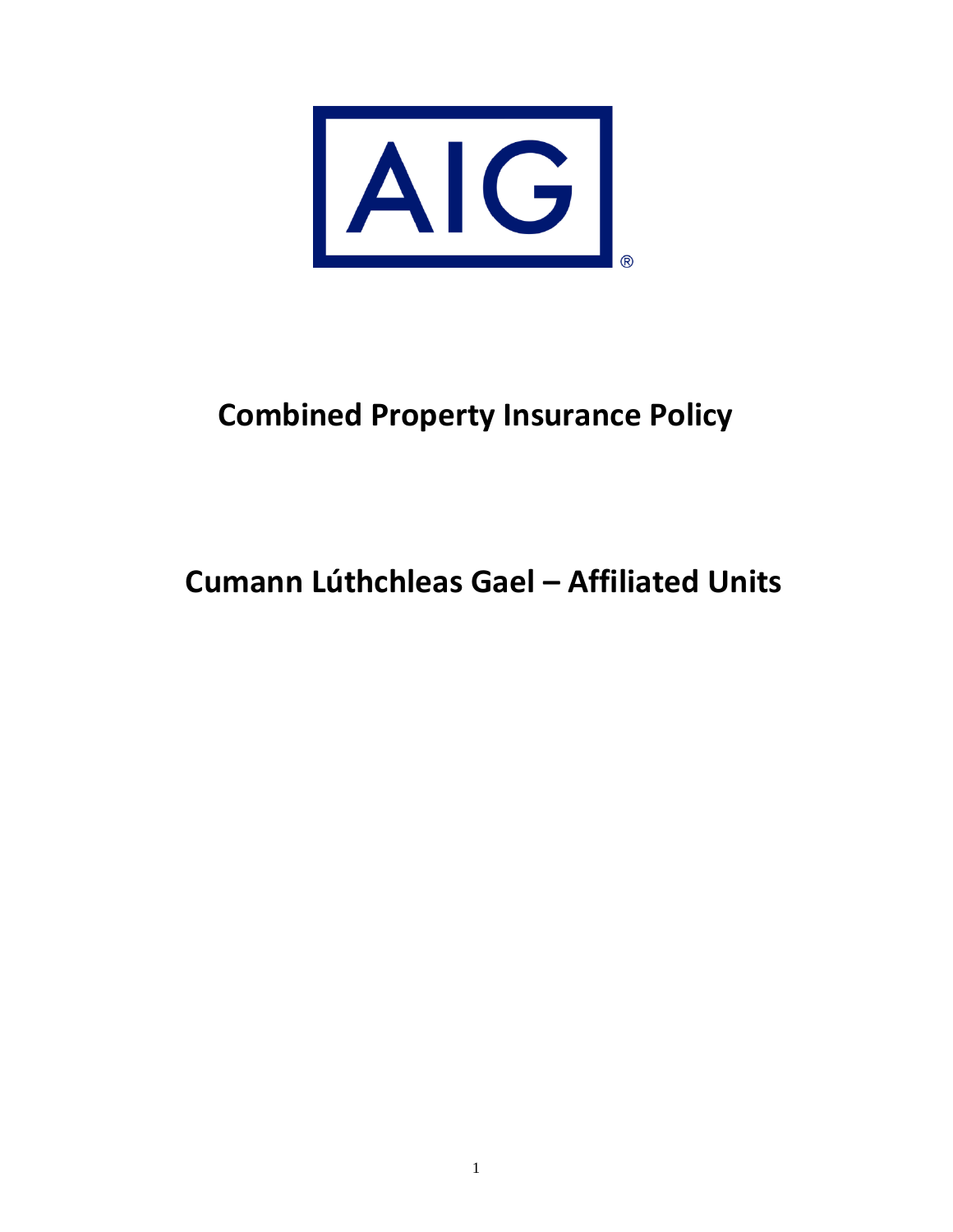## **COMBINED PROPERTY/BUSINESS INTERRUPTION POLICY**

## **Table of Contents**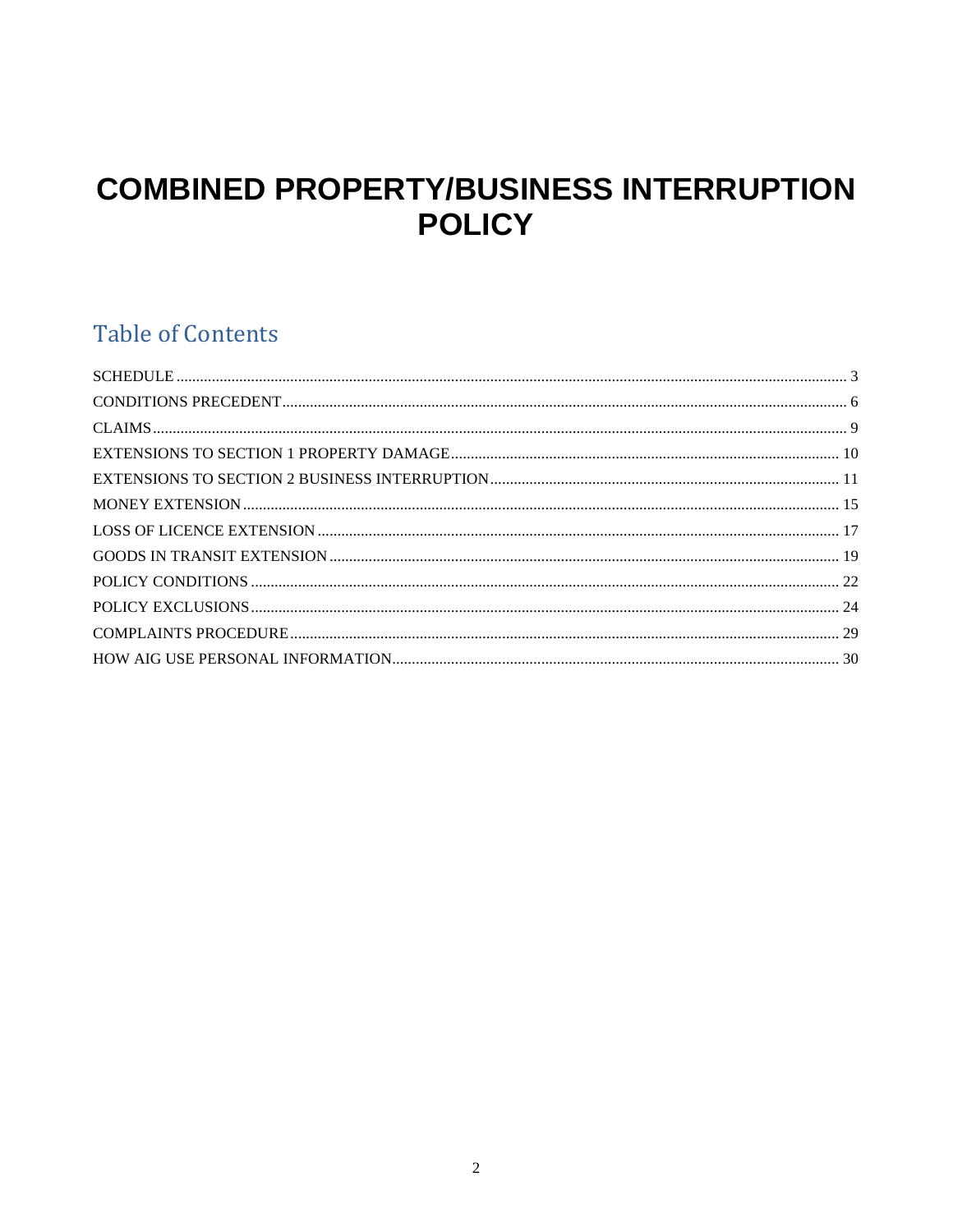## **SCHEDULE**

# <span id="page-2-0"></span>**CUMANN LÚTHCHLEAS GAEL – AFFILIATED UNITS**

| Insurer:                                 | AIG & Others                                                                                                                                                                                                                                                                                                                                                                                                                                                                                     |  |  |
|------------------------------------------|--------------------------------------------------------------------------------------------------------------------------------------------------------------------------------------------------------------------------------------------------------------------------------------------------------------------------------------------------------------------------------------------------------------------------------------------------------------------------------------------------|--|--|
| <b>Policy Number:</b>                    | ARX05055                                                                                                                                                                                                                                                                                                                                                                                                                                                                                         |  |  |
| Intermediary:                            | Marsh Ireland                                                                                                                                                                                                                                                                                                                                                                                                                                                                                    |  |  |
| Insured:                                 | Current registered and affiliated units of Cumann Lúthchleas Gael, which consists of a Central<br>Council, Five Provincial Councils, (Connacht, Leinster, Munster, Ulster And Britain), thirty-two<br>County Committees, Clubs, GAA Handball, GAA Rounders, and affiliated units of associated<br>bodies of The Camogie Association and Ladies Gaelic Football Association, Páirc an Chrócaigh<br>Teoranta (PACT) and Subsidiary Companies details of which have been provided to the<br>Company |  |  |
| <b>Business</b> /                        |                                                                                                                                                                                                                                                                                                                                                                                                                                                                                                  |  |  |
| <b>Activities:</b>                       | A Sports and Cultural Organisation responsible for the organisation, training, advising and<br>promotion of Gaelic games, fundraising, social, recreational and all other activities incidental<br>to or associated with a major sporting organisation, property owners including letting and<br>renting of property to third parties and also including such other properties and premises as<br>are leased, rented, hired or loaned to the Insured                                             |  |  |
| <b>Insured Perils:</b>                   | The Policy provides cover on an All Risk Basis including Fire, Lightening, Explosion, Storm<br>Damage, Escape of Water from any Tank Apparatus or Pipe, Glass Breakage, Theft and<br>Subsidence on Buildings.                                                                                                                                                                                                                                                                                    |  |  |
| <b>Subject To:</b>                       | Cover is provided for Buildings of Standard Construction Only. Building of non-standard<br>construction may be subject to additional underwriting requirements and must be declared to<br>ensure that cover is in place. Policy subject to the terms, conditions and exceptions of the<br>policy                                                                                                                                                                                                 |  |  |
| <b>Period of Cover:</b>                  | November 1st 2019 to October 31st 2020 both dates inclusive                                                                                                                                                                                                                                                                                                                                                                                                                                      |  |  |
| <b>SUM INSURED</b>                       |                                                                                                                                                                                                                                                                                                                                                                                                                                                                                                  |  |  |
| <b>Section 1: Buildings and Contents</b> |                                                                                                                                                                                                                                                                                                                                                                                                                                                                                                  |  |  |
| All Buildings                            | Total Sum Insured any one occurrence € 10,000,000<br>Inner Limit Artificial Pitches - €250,000<br>Inner Limit Grass Pitches - € 110,000                                                                                                                                                                                                                                                                                                                                                          |  |  |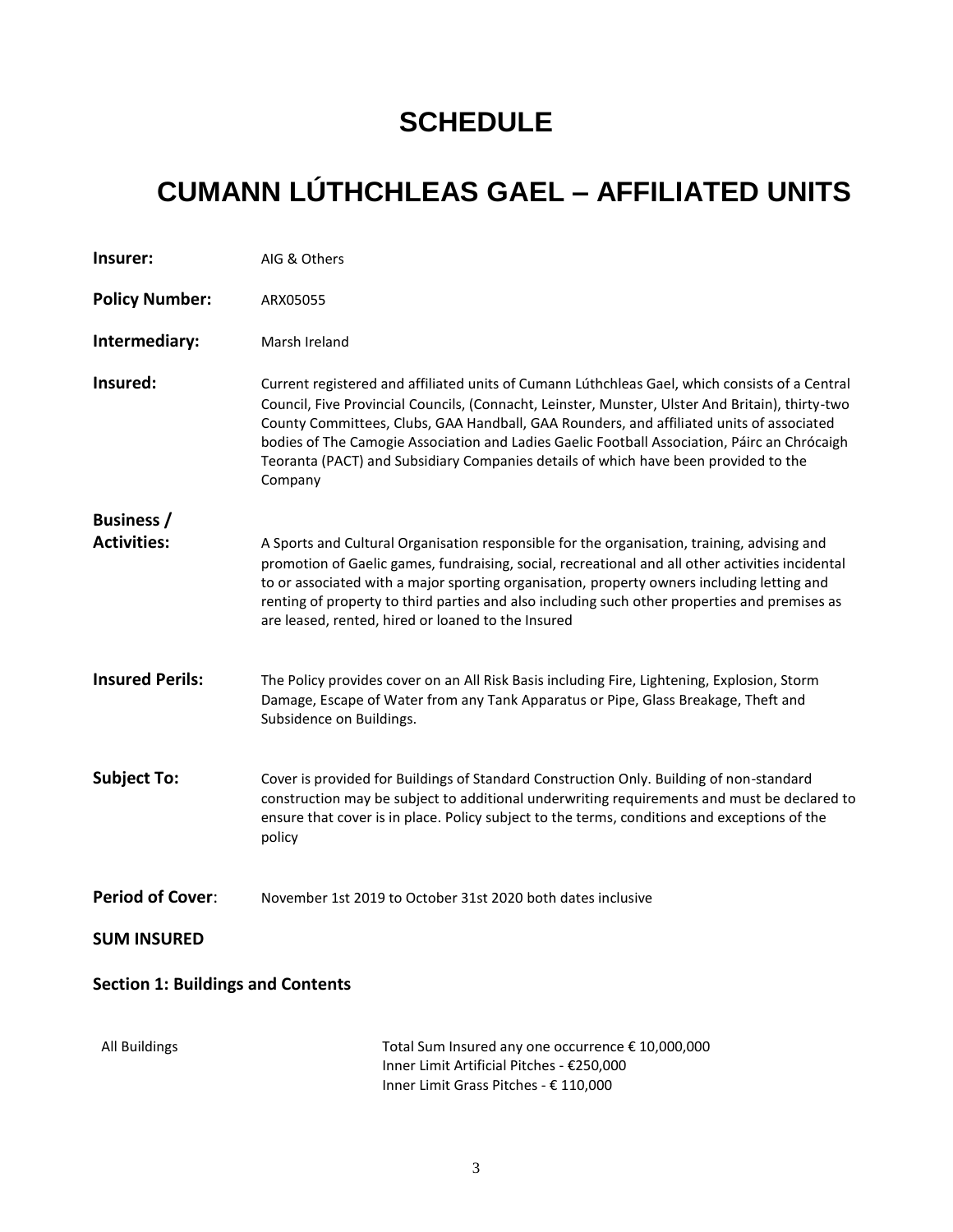Contents Up to 25% of the Reinstatement cost of each Individual building

| <b>Section 2 Business Interruption</b> |  |
|----------------------------------------|--|
|----------------------------------------|--|

| Loss of Revenue         | Up to 25% of the Reinstatement cost of each Individual building. Indemnity<br>Period 24 Months.                                     |
|-------------------------|-------------------------------------------------------------------------------------------------------------------------------------|
| Example for 2 & 3 above | Building Reinstatement Cost - €1,000,000<br>Contents Sum Insured up to - € 250.000<br>Loss of Revenue Sum Insured up to - € 250,000 |

## **EXCESS**

The policy is subject to the following excesses:

- € 5,000 any one occurrence All Losses excluding Flood and Escape of Water
- € 6,000 any one claim Damage to Ball Stop Nets cause by Named Strom or Storm in excess 100 MPH
- € 25,000 any one occurrence All flood losses and where loss occurs as a result of flooding following a heavy rainstorm
- € 5,000 any one occurrence All Escape of Water Losses on locations that did not have claim in 2010/2011
- € 20,000 any one occurrence All Escape of Water Losses on locations that had a claim in 2010/2011
- € 5,000 each and every claim All Escape of Water Losses where clubs have adopted Freeze Prevention Guidelines
- $\bullet$   $\epsilon$  1,000 each and every claim All Theft Claims where remote CCTV monitoring with Live audio warnings is installed and operational e.g. Netwatch Security System, Redcare or other equivalent service.

## **DEFINITION OF FLOOD AND WINDSTORM**

- Flood shall mean the escape of water from its normal, natural or artificial confines (other than tanks, apparatus or pipes), tidal wave, tsunami or any other inundation from the sea, whether or not driven by wind.
- Windstorm shall mean rainstorm, windstorm, hailstorm, hurricane, tempest, typhoon, tornado or cyclone, including ensuing Damage caused by water that backs up from a sewer or drain as a direct result thereof but excluding Flood.
- 72 Hour Provision
- All Damage:
	- (a) caused by Earthquake arising out of a single seismic disturbance
	- (b) caused by Windstorm arising out of a single atmospheric disturbance
	- (c) caused by Flood

occurring within a period of 72 consecutive hours shall be one Occurrence

The Insurer will not be liable, however, for any loss caused by any Earthquake, Windstorm or Flood occurring

- (1) before the effective date and time of this Policy or
- (2) after the expiration date and time of this Policy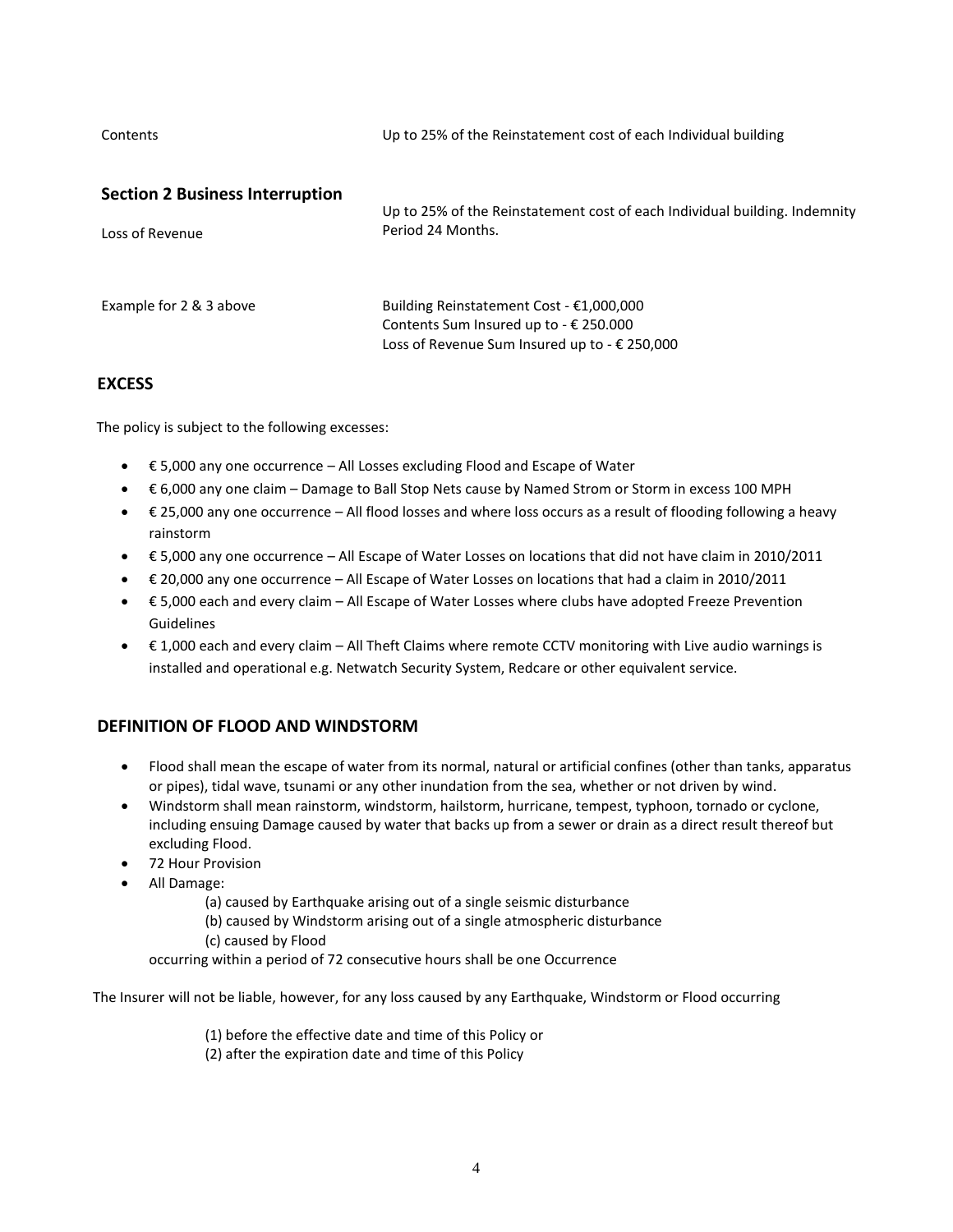#### **BALL STOP NETS**:

Retractable nets must be retracted when not in use. Policy Is Limited €1,000,000 any one occurrence and €75,000 any one Location/Club and to an Annual Aggregate of €2,000,000. This is our maximum liability in any one Policy Year for Named Storm as a result of all loss or damage (to the extent covered) including, but not be limited to, loss or damage from wind, hail, lightning, tornado, rain or water (whether driven by wind or not), flood, or any wind driven objects or debris, regardless of the number of covered locations, coverages, or Covered Causes of Loss under this Policy. The Insurer will not be liable for the first €6,000 per location of the total amount payable in respect of Named Storm Damage to Ball Nets.

### **SUBROGATION WAIVER (RIAI CLAUSE 26):**

The Insurer will not enforce any rights against any contractor in respect of damage to buildings, contents or consequential loss resulting therefore by fire, aircraft, explosion, riot, civil commotion, malicious damage, storm, tempest, flood, impact, bursting or overflowing of water tanks apparatus or pipes arising from works carried out on behalf of the insured at any of the premises provided that the contract value for the works does not exceed €200,000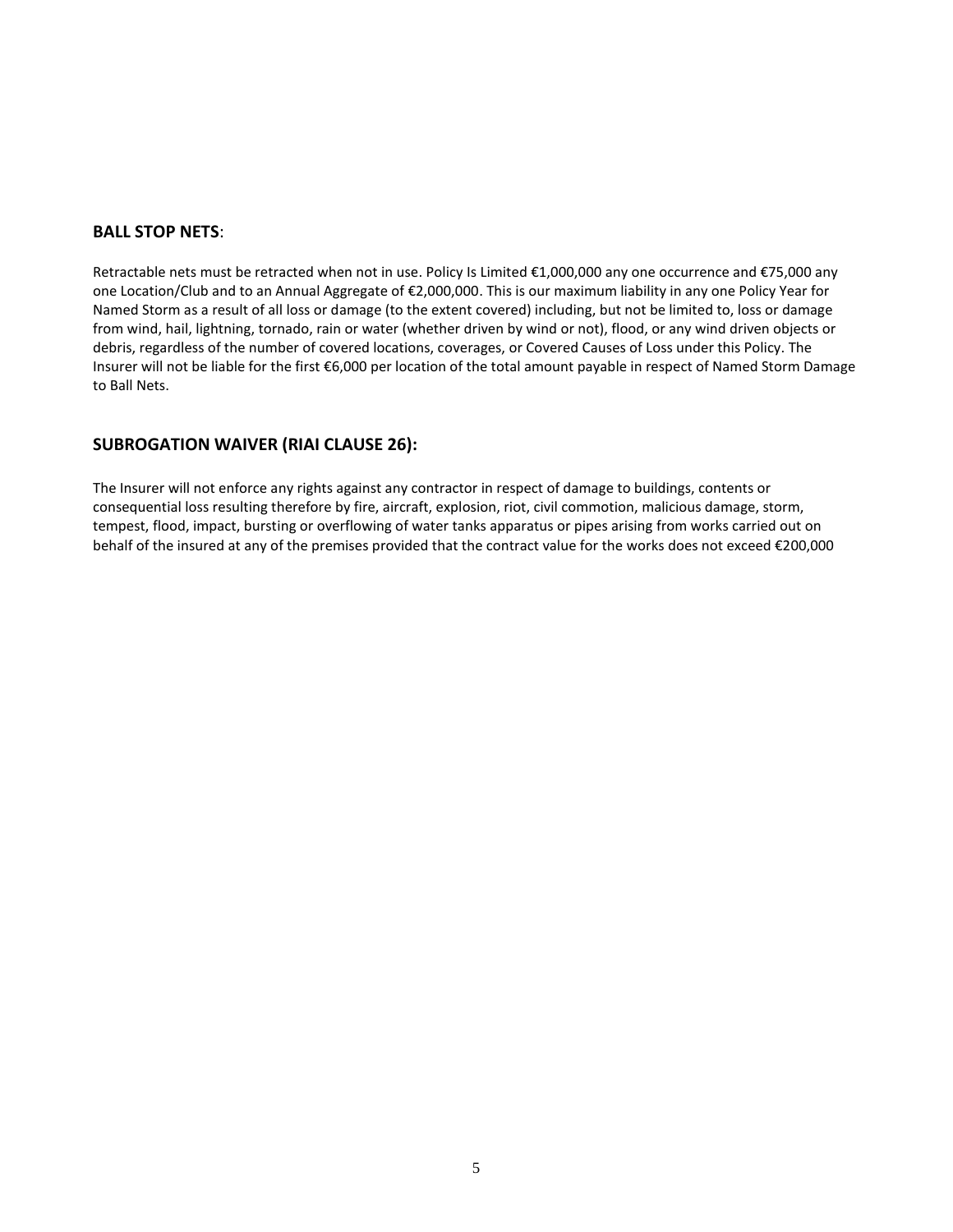## **CONDITIONS PRECEDENT**

## <span id="page-5-0"></span>**AFFILIATION AND OFFICIAL GUIDE COMPLIANCE**

Cover is conditional on the basis that the unit is affiliated to either Cumann Lúthchleas Gael, Ladies Gaelic Football Association or the Camógie Association and be in compliance with the relevant Association's rules as set out in the relevant governing body's official guide

## **CONSTRUCTION AND / OR DEVELOPMENT WORKS**

Cover will not extend to any additions or alterations to existing buildings or to new buildings/developments unless the insured is in compliance with the T&C of the liability policy. Following completion of development works cover will only extend subject to receipt of certificate of completion and verification of contractor's insurance requirements which are set out as follows;

### **Engagement of Contractors to undertake construction / development works:**

a) Construction and / or development works carried out or arranged on behalf of the insured shall only be undertaken by bone fide contractors

b) such bona fide contractors shall have in force Employers and Public Liability Insurance and Contractors all Risks (CAR) Insurance for the duration of such work and applicable in respect of all aspects and processes of such work

c) such Liability Insurance must have a limit of indemnity that is not less than the limit of indemnity application in Section 1, 2 and 3 of GAA Combined Liability Insurance Policy and the CAR cover must have a limit of indemnity not less than the contract value

d) such insurance shall be valid for the relevant contract work and an indemnity is noted on the policy to the insured e) Under the CAR cover the insured will be noted as joint insured

All construction activities must be notified and agreed in advance with Marsh Ireland and/or Croke Park

## **EMERGENCY RESPONSE PROCEEDURES**

An Emergency response plan should be developed, and a team appointed to deal with any Property Emergency

## **FIRE PREVENTION**

- Clubs need to ensure that all fire protections are in place and maintained in working order. A record of all maintenance carried out should be documented and retained.
- Premises should be checked for smoking materials (Smoking Zones) before premises vacated. Metal Replaceable Ashtrays to be used and fixed

#### *Protections Warranty under Property Policy*

It is warranted that all protections in the herein mentioned Premises under the Insured's control and existing at the inception of this Policy or subsequent alterations within the Period of Insurance be kept in force and maintained throughout the currency of this Policy and not varied or removed without the written consent of the Insurer and such protections be in full use out of business hours or whenever the Insured's portion of the Premises is left unattended.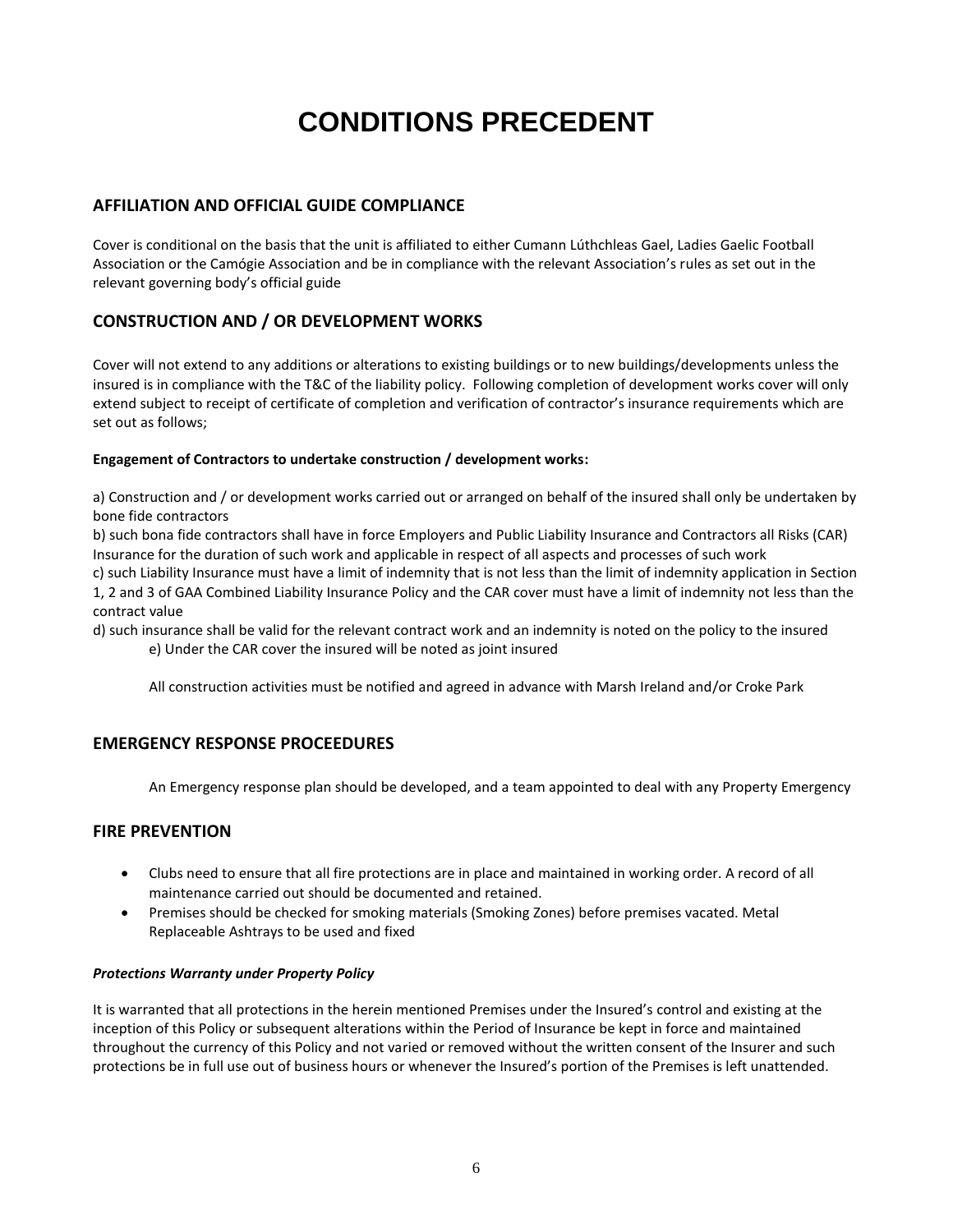### **FREEZE PREVENTION GUIDELINES**

- If buildings are left unattended during winter months, the entire water system must be drained down
- There may be water installations which cannot be drained down i.e. toilet cisterns, toilet pans, low section of water tanks etc. in these cases it may be necessary to add an anti-freeze solution to the water
- Buildings with water services should be provided with heating sufficient to maintain a minimum air temperature within every part of the building of at least 10°C and Frost Stats must be fitted to ensure that this temperature is maintained.
- Heating systems / boilers are crucial in order to provide some level of heating and minimise risk of burst pipes they should be regularly serviced by qualified specialists
- Seal all unnecessary openings, damaged doors, broken windows, and unnecessary vents. (whilst ensuring some level of ventilation is maintained)
- Insulation should be provided around all fittings including bends, valves, tees etc. smaller pipes will require a greater thickness of insulation.
- Inspect piping in order to determine the level and quality of insulation afforded and this should be checked on a regular basis to check integrity
- Insulation material must be maintained in a dry state and this is particularly important regarding external or underground pipes The location of drain valves, stop valves etc. must be known by key personnel in order that the water supplies can be isolated immediately should there be a problem
- Sprinkler systems will require special attention. It is important that alternate wet/dry installations are changed over at the appropriate time. Sprinkler system must be monitored off site at a third-party alarm monitoring station in order to ensure an appropriate response by experienced staff should system, activate. Sprinkler bells must be kept operational.

## **LEGIONELLA PREVENTION PLAN**

Clubs should implement a simple, proportionate and appropriate control measures to ensure the risk of Legionella remains low.

For hot and cold water systems, temperature is the most reliable way of ensuring the risk of exposure to Legionella bacteria is minimised i.e. keep the hot water hot, cold water cold and keep it moving. Other simple control measures to help control the risk of exposure to Legionella include:

- flushing out the system on a regular basis
- avoiding debris getting into the system (e.g. ensure the cold water tanks, where fitted, have a tight fitting lid)
- setting control parameters (e.g. setting the temperature of the hot water cylinder (calorifier) to ensure water is stored at 60°C)
- make sure any redundant pipework identified is removed.

It is important that water is not allowed to stagnate within the water system and so there should be careful management of properties left vacant for extended periods. As a general principle, outlets on hot and cold water systems should be used at least once a week to maintain a degree of water flow and minimise the chances of stagnation. To manage the risks during non-occupancy, consideration should be given to implementing a suitable flushing regime or other measures such as draining the system if it is to remain vacant for long periods.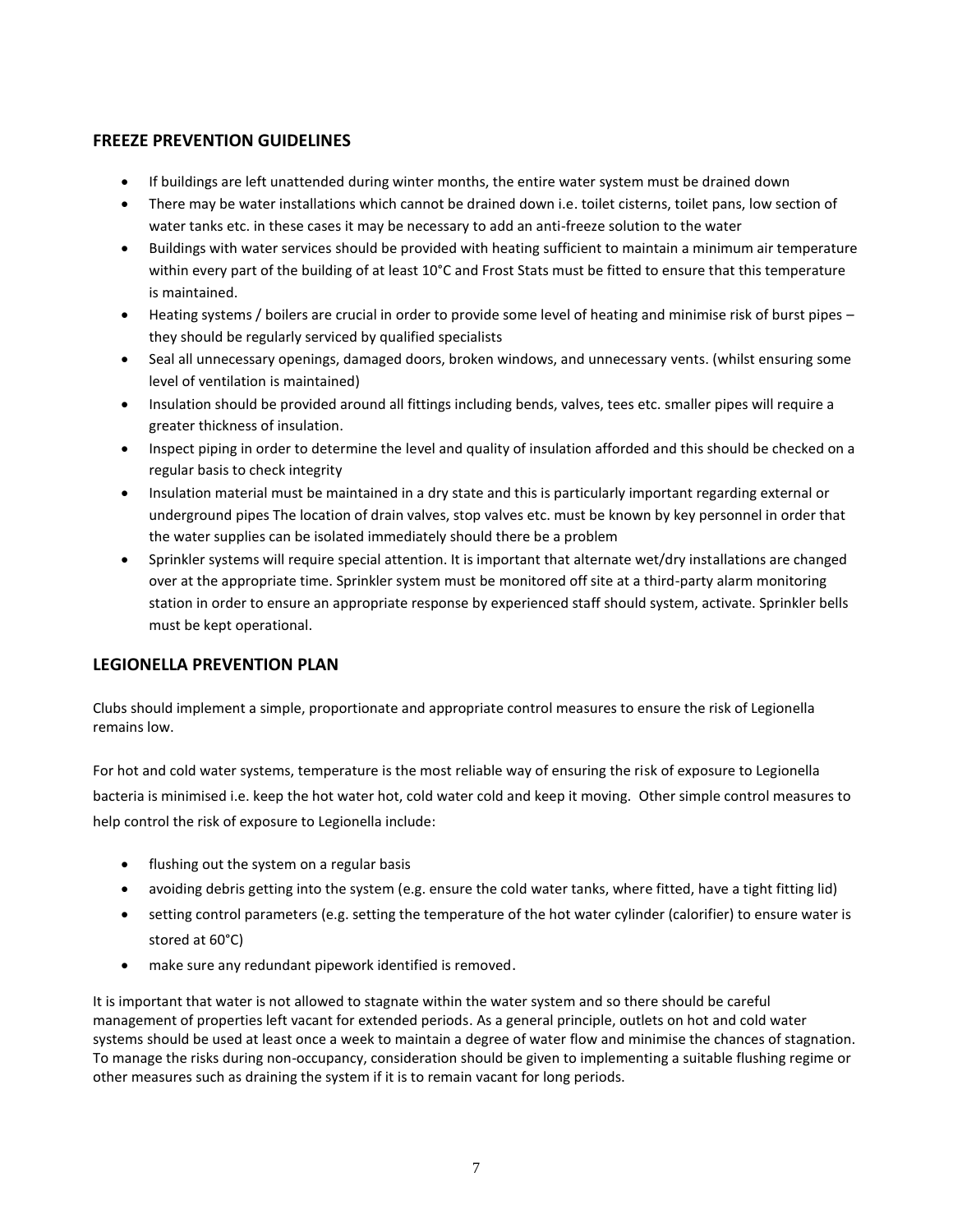#### **MAINTENANCE AND UPKEEP**

Documented system of maintenance and upkeep must be in place for in respect of all facilities and equipment

## **PUBLIC LOSS ASSESSORS**

Should a claim arise under the Property Insurance Program, the insured is not permitted to appoint a Public Loss Assessor. Should the insured proceed and appoint a Public Loss Assessor, the assessment of the claim by Insurer's will supersede the assessment by the appointed Public Loss Assessor

#### **SURVEY AND RISK REQUIREMENTS**

Where a survey has been conducted and in the event that this survey should show that the risk or any part of it is not satisfactory in the opinion of the Company then the Company reserves the right to

- a) alter the premium or terms and Conditions
- b) exercise their right to cancel the Policy
- c) leave the premium or terms and Conditions unaltered

Risk Improvements Measures arising following a survey of any insured location must be completed within the prescribed timeline and failure to address Risk Improvements Measures will result in withdrawal of cover. Evidence of completion of Risk Improvements Measures must be submitted to Croke Park and / or Marsh Ireland

The Company will advise the Insured or the Insured's intermediary of their decision and the effective date of such decision

#### **SYNTHETIC TURF PLAYING SURFACES**

Synthetic Turf Playing Surfaces must be registered on the GAA Register of Synthetic Pitch playing surfaces and have valid certification in place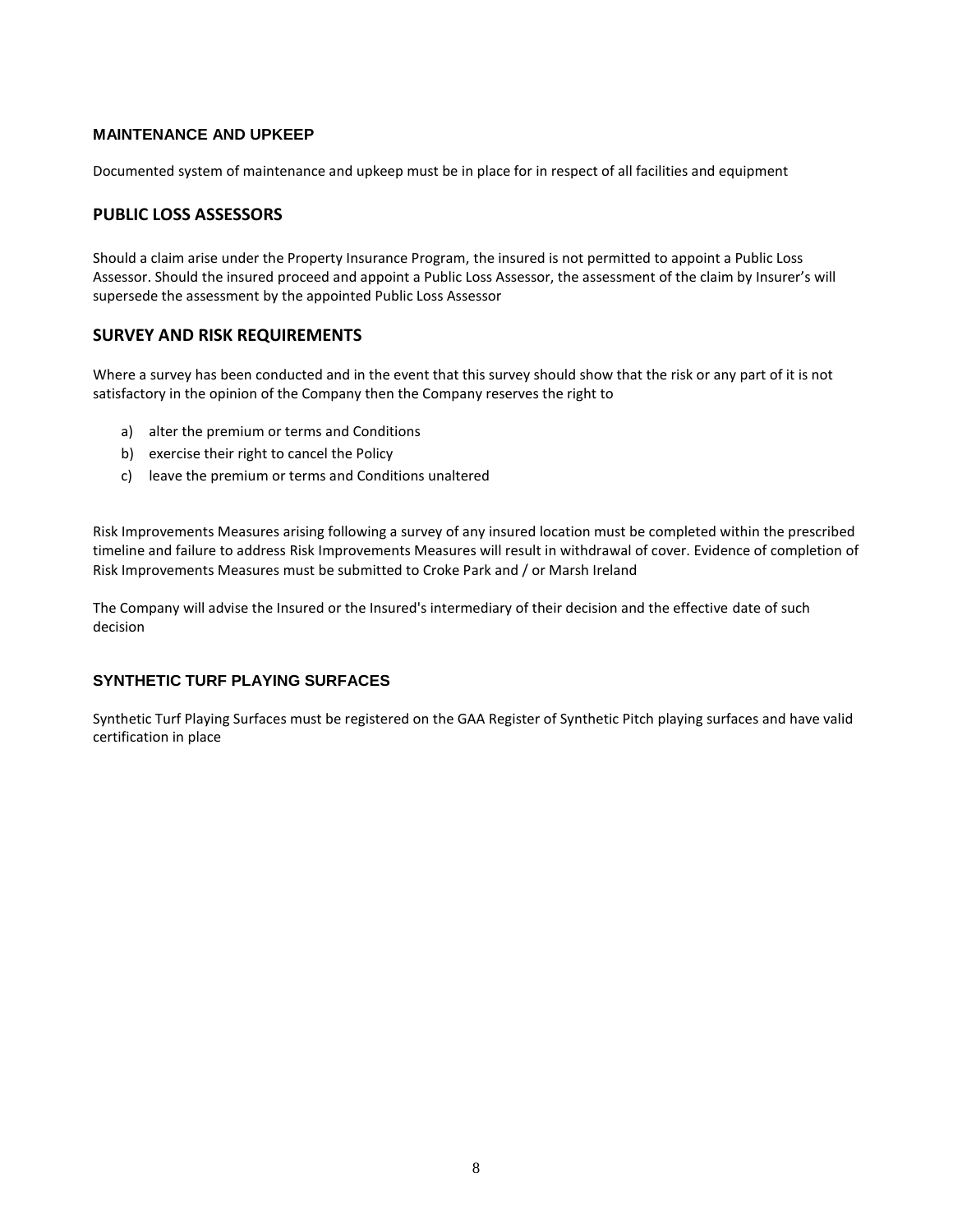## **CLAIMS**

<span id="page-8-0"></span>(a) On the happening of any Damage the Insured shall give immediate notice thereof in writing to Marsh Ireland via email propertyclaimsgaa@marsh.com or to the GAA Insurance Department in Croke Park

(b) In respect of Damage caused by malicious persons and/or theft it is a condition precedent to any claim that immediate notice of the Damage shall have been given by the Insured to the police authority.

(c) The Insured shall within 30 days after any Damage (7 days in the case of Damage caused by riot, civil commotion, strikers, locked-out workers or persons taking part in labour disturbances or malicious persons) or such further time as the Insurer may in writing allow at the expense of the Insured deliver to the Insurer a claim in writing containing as particular an account as may be reasonably practicable of the several articles or portions of property damaged and of the amount of Damage thereto respectively having regard to their value at the time of the Damage together with details of any other insurances on any property hereby insured. The Insured shall also give to the Insurer all such proofs and information with respect to the claim as may reasonably be required together with (if demanded) a statutory declaration of the truth of the claim and of any matters connected therewith. No claim under this Policy shall be payable unless the terms of this Condition have been complied with.

(d) Full co-operation must be provided by the insured at all stages during the claims process. No claim under this Policy shall be payable unless the terms of this Condition have been complied with.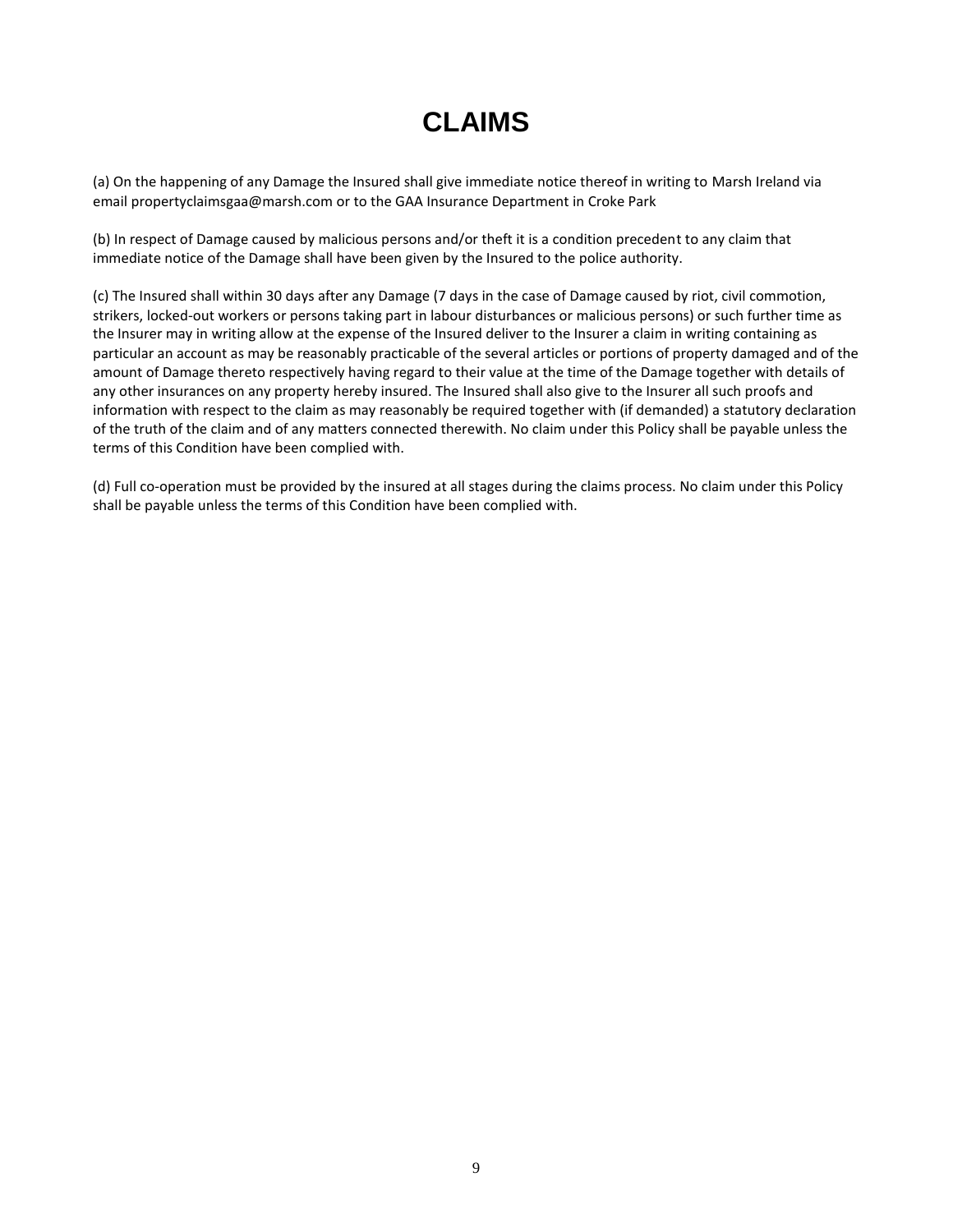## <span id="page-9-0"></span>**EXTENSIONS TO SECTION 1 BUILDINGS AND CONTENTS**

### **CHANGE OF TEMPERATURE**

The insurance by this section covers any damage to the property insured, which may be caused by change of temperature resulting from the total or partial destruction or disablement of any refrigerating plant by any peril hereby insured against subject to the terms of the policy

### **INADVERTENT OMISSIONS**

This insurance extends to cover property, which the Insured have inadvertently omitted to include in the values declared at the commencement of or during the current Period of Insurance. The Insured undertake to give the Insurer particulars of such property as soon as practicable following discovery of the omission, and in no case later than the next renewal date, and to pay an additional premium if required. The liability of the Insurer under this memorandum shall not exceed €1,000,000 in respect of any one occurrence.

## **INTERNAL TRANSFERS.**

The insurance in respect of Column 2 (Machinery) and Column 3 (Stock) applies to property as therein defined transferred between premises described in the said items, including transit by road, rail or inland waterway between such premises. The amount recoverable under this Extension shall not exceed the amount which would have been recoverable had the loss occurred at the premises from which the property is transferred, or in the aggregate 10% of the sum insured by Columns 2 and 3 hereof or €320,000 whichever is the less in respect of any such transfers at any one time.

### **PROPERTY STORED**

The insurance in respect of Column 2 (Machinery) and Column 3 (Stock) extends to include property of the Insured as therein defined whilst stored anywhere in the Republic of Ireland, Northern Ireland or Great Britain elsewhere than at the Premises in the occupation of the Insured, subject to a limit of €500,000 in respect of any one occurrence.

## **SUBSIDENCE EXTENSION**

Policy Exclusion 1. (d) (i) is amended to read as follows: subsidence, ground heave or landslip

(A) occasioned by the settlement or movement of made-up ground or by coastal or river erosion (B) occurring whilst the Property Insured or any part thereof is in course of erection or undergoing demolition, structural alteration or structural repair.

The Insured shall give notice to the Insurer immediately on becoming aware thereof in the event of building, demolition or excavation operations being commenced on any adjoining site. In such event the Insurer shall have the right to vary or cancel the cover provided by this Policy against Damage caused by subsidence, ground heave and landslip.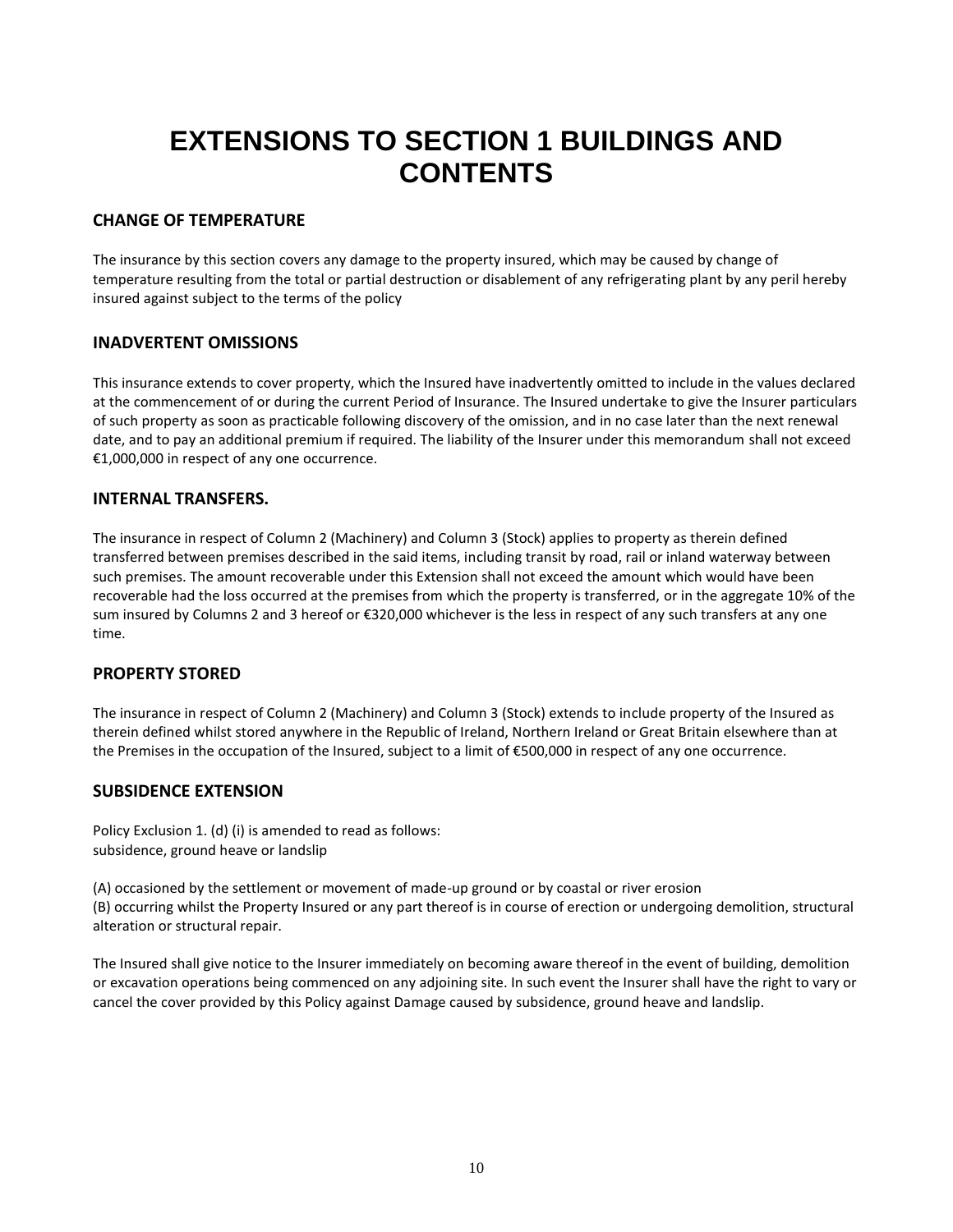## <span id="page-10-0"></span>**EXTENSIONS TO SECTION 2 BUSINESS INTERRUPTION**

## **ACCIDENTAL FAILURE OF THE PUBLIC SUPPLY OF ELECTRICITY, GAS, WATER OR TELECOMMUNICATIONS SERVICES**

Any loss as insured under Section 2 of this Policy resulting from interruption of or interference with the Business in consequence of the Contingencies specified below shall be deemed to be loss resulting from Damage provided that after the application of all other terms, conditions and provisions of the Policy the liability under this Extension in respect of any one occurrence shall not exceed –

1. the percentage of 133 1/3% of the Estimated Gross Revenue by Item No. 1 of Section 2 or

2. the amount

shown below against such Contingencies as the limit.

## **THE CONTINGENCIES**

The accidental failure of –

1. the public supply of electricity at the terminal ends of the supply undertaking's service feeders at the Premises

2. the public supply of gas at the supply undertaking's meters at the Premises

3. the public supply of water at the supply undertaking's main stop cock serving the Premises

4. the public supply of telecommunications services at the incoming line terminals or receivers at the Premises resulting from -

(a) failure of satellites (b) failure from any other cause in the Republic of Ireland, Northern Ireland or Great Britain but excluding any failure –

(a) which does not involve a cessation of supply for at least seven consecutive hours (b) due to an Excluded Cause.

Limit €5,000,000

### **PREVENTION OF ACCESS**

Property in the vicinity of the Premises, destruction of or damage to which shall prevent or hinder the use of the Premises or access thereto, whether the Premises or property of the Insured therein shall be damaged or not. Limit €5,000,000

For the purposes of this extension:

- 1. Indemnity Period shall mean the period beginning after the occurrence of the Damage and ending not later than the Maximum Indemnity Period thereafter during which the results of the Business shall be affected in consequence of the Damage.
- 2. Maximum Indemnity Period shall mean 3 months.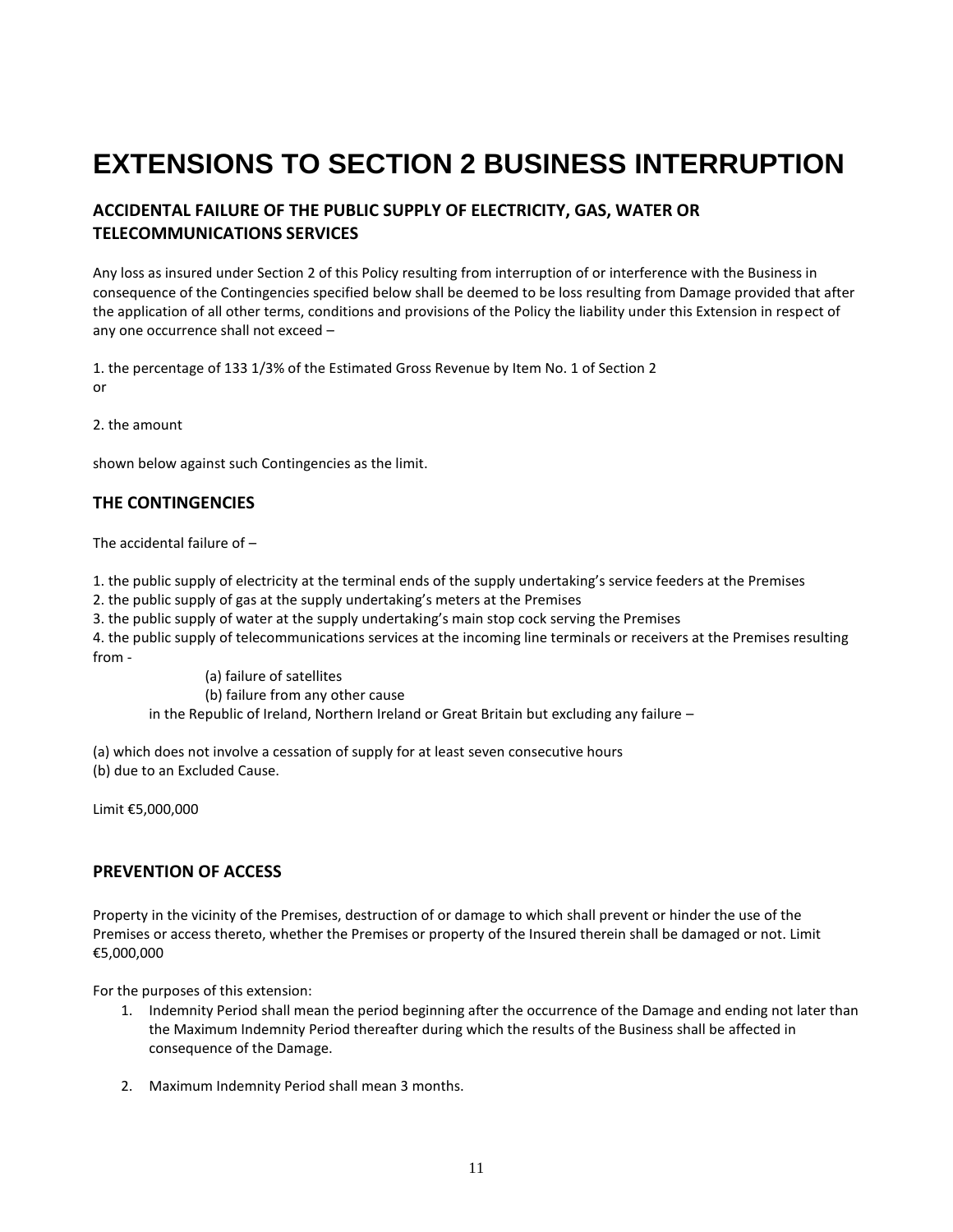### **NOTIFIABLE DISEASE**

For the purpose of Section 2 of this Policy, the word Damage is extended to include:-

1. (a) any occurrence of a Notifiable Disease (as defined below) at the Premises or a Notifiable Disease attributable to food or drink supplied at the Premises,

(b) any discovery of an organism at the Premises likely to result in the occurrence of a Notifiable Disease,

2. the discovery of vermin or pests at the Premises,

3. any accident causing defects in the drains or other sanitary arrangements at the Premises, which causes restrictions on the use of the Premises on the order or advice of the competent local authority, 4. discovered within a Fifteen (15) mile radius of any premises insured under this policy 5. any occurrence of murder or suicide at the Premises

### **SPECIAL PROVISIONS**

(a) Notifiable Disease shall mean illness sustained by any person resulting from

(i) food or drink poisoning, or

(ii) an occurrence of a human infectious or human contagious disease which the competent local authority has stipulated shall be notified to them, with the exception of any occurrence, whether directly or indirectly, of Acquired Immune Deficiency Syndrome (AIDS) or an AIDS related condition, Severe Acute Respiratory Syndrome (SARS), any mutation of H5N1 that manifests itself as a human infectious or human contagious disease, and H1N1, which are all specifically excluded hereunder.

#### (b) For the purpose of this Extension

Indemnity Period shall mean the period during which the results of the Business shall be affected in consequence of the Damage, beginning with the date from which the restrictions on the Premises are applied (or in the case of 4. above, with the date of the occurrence) and ending not later than the Maximum Indemnity Period thereafter

#### **UNSPECIFIED SUPPLIERS**

The premises of any other of the Insured's suppliers, manufacturers or processors of components, goods or materials (but excluding the premises of any public supply undertaking from which the Insured obtains electricity, gas or water) in the Republic of Ireland, Northern Ireland and Great Britain. Limit 5% but in no case exceeding €2,875,000

### **EXCLUDED CLAUSES**

1. Loss resulting from:

(a) failure caused by

(i) the deliberate act of any supply undertaking or by the exercise by any such undertaking of its power to withhold or restrict supply or services (ii) strikes or any labour or trade dispute (iii) drought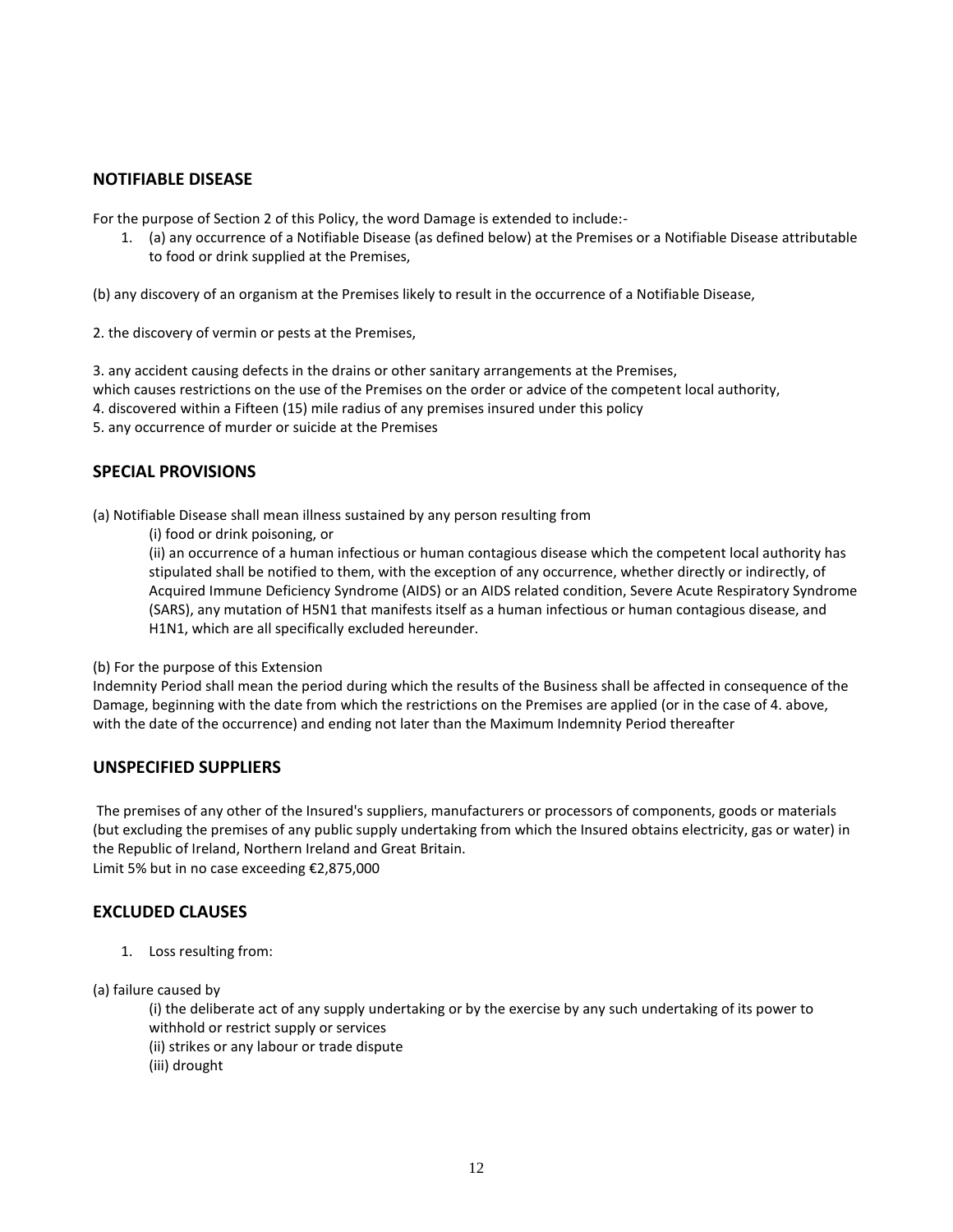(iv) other atmospheric or weather conditions, but this shall not exclude failure due to damage to equipment caused by such conditions

(b) failure of any satellite prior to its attaining its full operating function or whilst in or beyond the final year of its design life

(c) temporary interference with transmissions to and from satellites due to atmospheric, weather, solar or lunar conditions

(d) failure due to the transfer of the Insured's satellite facility to another party

2. Loss resulting from Damage occasioned by war, invasion, act of foreign enemy, hostilities (whether war be declared or not), civil war, rebellion, revolution, insurrection, military or usurped power, nationalisation, confiscation, requisition, seizure or destruction by the government or any public authority

3. Loss resulting from Damage to any property whatsoever directly or indirectly caused by or contributed to by or arising from -

- (a) ionising radiations or contamination by radioactivity from any nuclear fuel or from any nuclear waste from the combustion of nuclear fuel
- (b) the radioactive, toxic, explosive or other hazardous properties of any explosive nuclear assembly or nuclear component thereof

4. Loss resulting from Damage in Northern Ireland occasioned by or happening through riot, civil commotion and (except in respect of Damage by fire or explosion) strikers, locked-out workers or persons taking part in labour disturbances or malicious persons.

### **SALVAGE SALE CLAUSE**

If, following Damage giving rise to a claim under this Policy, the Insured shall hold a salvage sale during the Indemnity Period, clause (a) of the item on Gross Profit shall, for the purpose of such claim, read as follows: - (a) in respect of reduction in Turnover: the sum produced by applying the Rate of Gross Profit to the amount by which the Turnover during the Indemnity Period (less the Turnover for the period of the salvage sale) shall, in consequence of the Damage, fall short of the Standard Turnover, from which sum shall be deducted the Gross Profit actually earned during the period of the salvage sale

Maximum Indemnity Period shall mean 3 months.

Premises shall mean only those GAA clubs and premises situate in the Republic of Ireland and Northern Ireland; in the event that the Material Damage or Business Interruption Sections include an extension which deems Damage at other locations to be Damage at the Premises such extension shall not apply to this Extension.

(c) The Insurer shall not be liable under this Extension for any costs incurred in the cleaning, repair, replacement, recall or checking of property.

(d)The Insurer shall only be liable for loss arising at those Premises which are directly subject to the Damage.

(e) The liability of the Insurer shall not exceed in the aggregate any one period of insurance €5,000,000 in respect of this Extension (other than paragraph (f) €7,500 in respect of paragraph (f) of this Extension

(f) Notwithstanding Special Provision (c), the insurance by this Extension extends to include the costs and expenses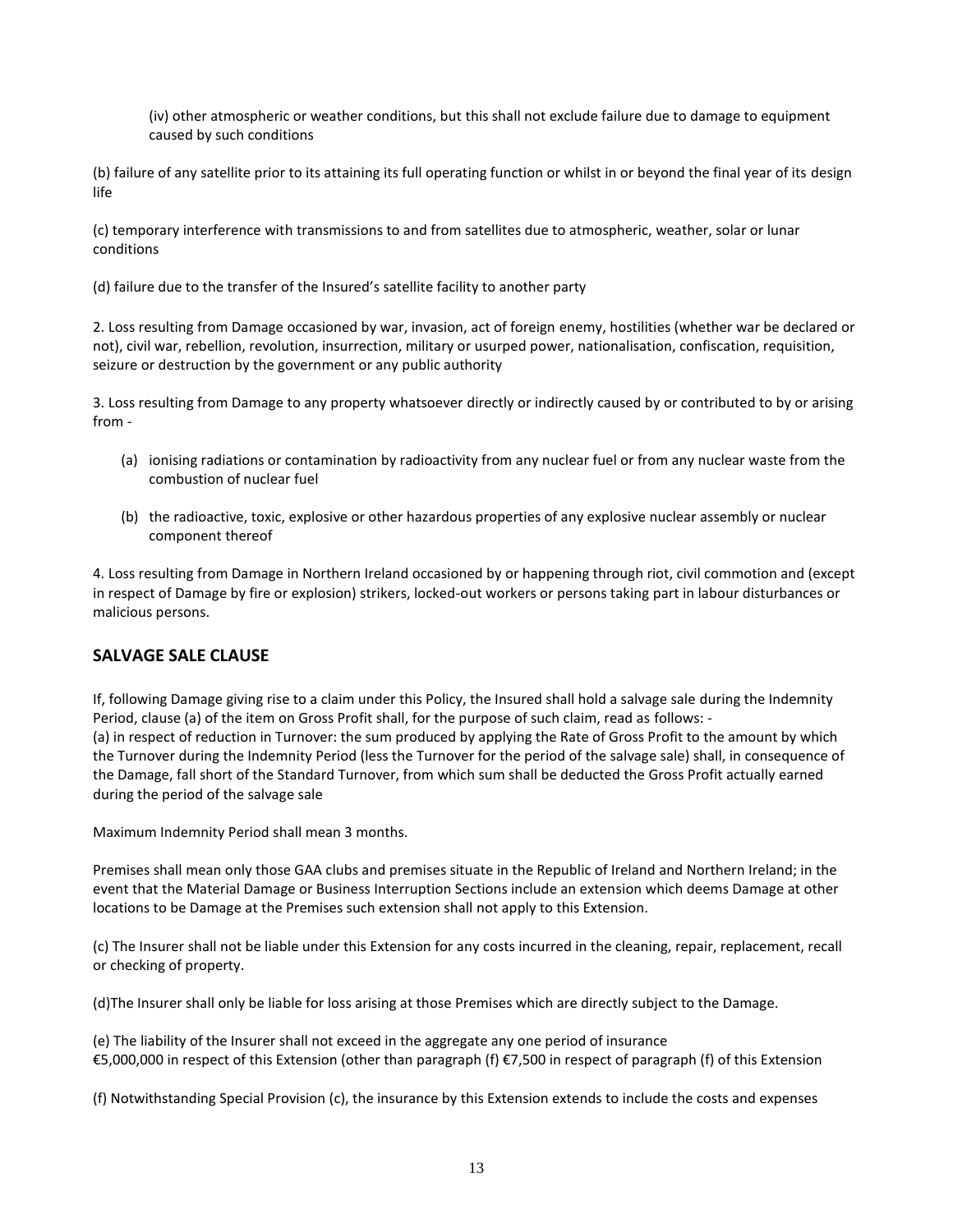necessarily incurred with the consent of the Insurer in

(i) cleaning and decontamination of property used by the Insured for the purpose of the Business (other than stock in trade),

(ii) removal and disposal of contaminated stock in trade,

at or from the Premises, the use of which has been restricted on the order or advice of the competent local authority solely in consequence of the Damage as defined above.

## **CONTRACT SITES**

Any situation in Republic of Ireland or Northern Ireland not in the occupation of the Insured where the Insured is carrying out a contract.

## **NEW BUSINESS CLAUSE**

| Rate of Gross Profit shall mean the rate of Gross Profit earned) to which such adjustments shall be made as may be<br>on the Turnover during the period between the date of the | ) necessary to provide for the trend of the Business and for |
|---------------------------------------------------------------------------------------------------------------------------------------------------------------------------------|--------------------------------------------------------------|
| commencement of the Business and the date of the Damage                                                                                                                         | ) variations in or other circumstances affecting the         |
| <b>Business</b>                                                                                                                                                                 |                                                              |
|                                                                                                                                                                                 | either before or after the Damage or which would have        |
| Annual Turnover shall mean the proportional equivalent, for<br>occurred,                                                                                                        | ) been affecting the Business had the Damage not             |
| a period of twelve months, of the Turnover realised during                                                                                                                      | so that the figures thus adjusted shall represent as nearly  |
| as                                                                                                                                                                              |                                                              |
| the period between the commencement of the Business and ) may be reasonably practicable the results which but for                                                               |                                                              |
| the                                                                                                                                                                             |                                                              |
| the date of the Damage                                                                                                                                                          | Damage would have been obtained during the relative          |
|                                                                                                                                                                                 | period after the Damage.                                     |
| Standard Turnover shall mean the proportional equivalent,                                                                                                                       |                                                              |
| for a period, equal to the Indemnity Period, of the Turnover                                                                                                                    |                                                              |
| realised during the period between the commencement of                                                                                                                          |                                                              |
| the Business and the date of the Damage                                                                                                                                         |                                                              |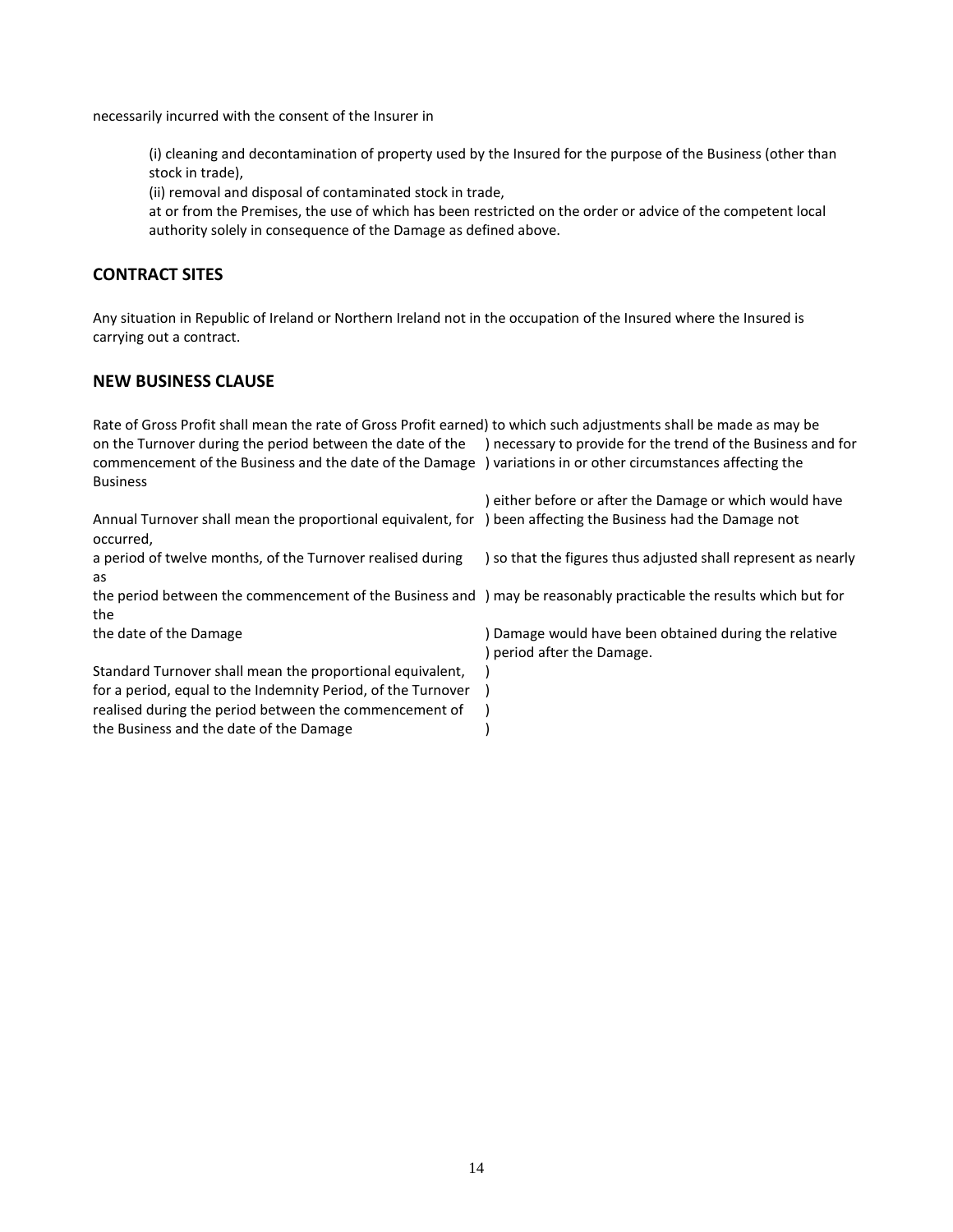## **MONEY EXTENSION**

<span id="page-14-0"></span>Notwithstanding Policy Exclusions 1. (c) (i) or 5. (b) (i) or Definition 1. (b) (v) applicable to Section 1, the insurance by this Policy is extended subject to the following sub-limits to include loss, not otherwise excluded, of:

Money, being cash, bank notes, cheques, postal orders, unused postage stamps, national savings stamps and certificates, national giro payment orders, travellers cheques, luncheon vouchers and credit card vouchers whilst

| (a) in the Premises when outside business hours                                                      |                                      |         |
|------------------------------------------------------------------------------------------------------|--------------------------------------|---------|
| (i) not contained in locked safe or strongroom                                                       |                                      | €650    |
| (ii) contained in locked safe(s) or strongroom                                                       |                                      | €32,000 |
| (b) in transit or in the Premises during business hours                                              | €16,500 (Transit) €32,000 (Premises) |         |
| (c) in the custody of authorized employees/club members and/or volunteers anywhere in the world      |                                      | €635    |
| (d) in bank night safe/bank premises                                                                 |                                      | €95,250 |
| (e) in Hotel Safe                                                                                    |                                      | €2,540  |
| (f) in transit in the custody of an approved Security Company or whilst on their premises pending    |                                      |         |
| delivery but only insofar as the Insured fails to recover the cash under the terms of their contract |                                      |         |
| with the approved Security Company                                                                   |                                      | €63,500 |
| (g) in the Private Dwelling House of the Insured's authorised officials out of business hours        |                                      | €2,550  |
| (h) unused units of credit contained in postal or insurance                                          |                                      |         |
| franking machines                                                                                    |                                      | €16,500 |
| (i) Loss of or damage to safe(s) or strongroom(s) (limited to                                        |                                      |         |
| the cost or repair or replacement of the safe or strongroom                                          |                                      |         |
| to a condition or quality that applied at the time of the                                            |                                      |         |
| happening of the loss or damage) but limited to a sum not                                            |                                      |         |
| exceeding                                                                                            |                                      | €39,000 |
|                                                                                                      |                                      |         |

2. crossed cheques, crossed postal orders and crossed money orders €320,000 However, the indemnity provided by this Endorsement shall not apply to shortages due to error or omission.

### **Deductible**

A deductible of €4,000 shall apply in respect of each and every loss under this Extension other than in respect of sublimits 1. (a) (i), 1 (c) 1 (e) and 1 (j) above.

### **Custodian Clause**

It is a condition precedent to the Insurer's liability in respect of loss of Money whilst in transit that such Money shall at all times be in Custody as follows ("Custody" shall mean being in constant attendance with direct responsibility for the security of Money):

- 1. Up to but not exceeding €8,000 In Custody of at least one fully responsible adult person
- 2. Exceeding €8,000 but not exceeding €16,500 In Custody of at least two fully responsible adult persons

It is noted that the insurance in respect of Money in Custody of an approved security firm shall apply only if such loss is not recoverable under the agreement between the Insured and said firm. Immediate written notice shall be given to the Insurer in the event of any alteration to the said agreement whereby the security firm avoids or reduces its liability for Money in its Custody.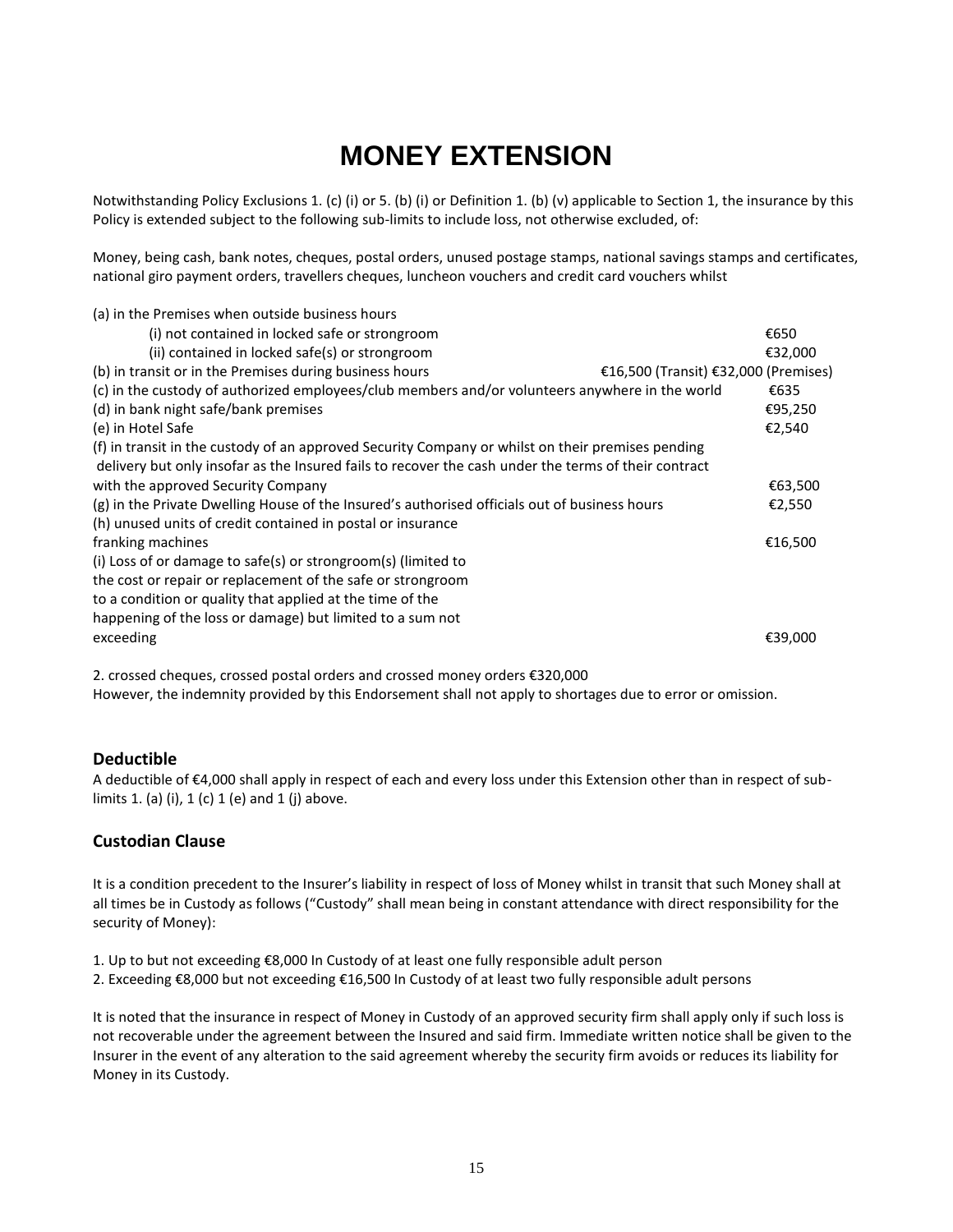## **Cash on Premises Warranty**

It is warranted that cash not contained in a safe during business hours is not to be left unattended. It is further warranted that the safe be kept locked whilst unattended and that the keys thereto be not kept in the same room and be removed from the premises out of business hours.

## **Assault Benefits**

If, as a result of actual or attempted robbery or hold up, the Insured or any director, partner or employee of the Insured should in the course of his duties in the Insured's Business sustain

1. bodily injury by violent external and visible means resulting solely and directly in

(a) death or loss of use of limbs or sight or permanent total disablement occurring within twelve months of the injury then the Insurer will pay €32,000.

(b) temporary disablement totally preventing him from attending to his business, then the Insurer will pay €250 per week for the period of total disablement up to a maximum period of 104 weeks from the date of the accident. The Insurer will not be liable under both (a) and (b) for a claim in respect of any one person arising from one incident, nor will the Insurer be liable to pay a claim in respect of any person not between the ages of 16 and 70 years.

2. loss or destruction of or damage to clothing and personal effects, the Insurer will pay the amount of the loss, destruction or damage up to an amount not exceeding €650 in respect of any one person at any one time.

3. medical expenses, the Insurer will pay an amount not exceeding  $\epsilon$ 317 in respect of any one person and any one loss. The Assault Benefits are not subject to the deductible(s) applicable to this Policy.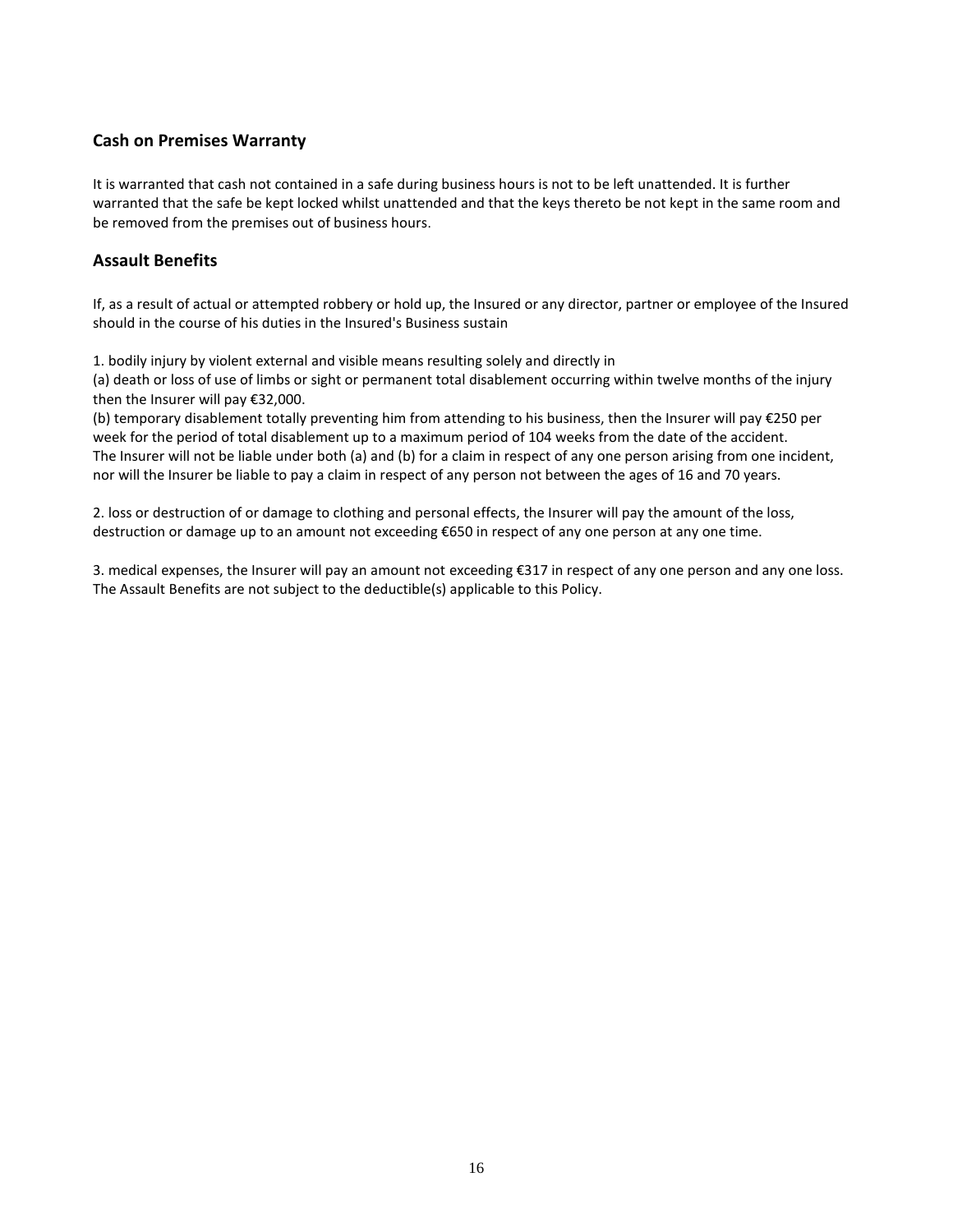## <span id="page-16-0"></span>**LOSS OF LICENCE EXTENSION**

The Insured having an interest in the Premises in respect of which a licence has been granted for the sale of intoxicating liquor, it is hereby agreed (subject to the undernoted conditions) that if the said licence shall be forfeited under the provisions of the appropriate legislation governing such licences or refused renewal after due application for such renewal to the appropriate authority at any time during the Period of Insurance, then the Insurer will pay or make good to the Insured all loss that the Insured may sustain in respect of:

1. the depreciation in value of the interest of the Insured in the Premises by the forfeiture of or refusal to renew the licence to an amount not exceeding the Maximum Amount Recoverable stated below

2. the costs and expenses incurred by the Insured with the written consent of the Insurer in connection with any appeal against the forfeiture of or refusal to renew the Licence

provided always that if the Insured shall be entitled to obtain the payment of compensation under the provisions of any Act of the Oireachtas in respect of the refusal to renew the licence, no claim shall arise under this Extension. The amount recoverable under this Extension shall not in any event exceed the Maximum Amount Recoverable stated below.

Maximum Amount Recoverable: €100,000

#### **Special Conditions applicable to this Extension**

1. The Insured shall on becoming aware of any of the following:-

(a) complaint against the Premises or the control thereof

(b) proceedings against or conviction of the licence holder, manager, tenant or occupier of the Premises for any breach of the licensing law or any matter whatsoever whereby the character or reputation of the person concerned is affected or called in question with respect to his honesty, moral standing or sobriety

- (c) change in the tenancy or management of the Premises
- (d) transfer or proposed transfer of the licence
- (e) alteration in the purpose for which the Premises are used
- (f) objection to renewal or other circumstances which may endanger the licence or the renewal thereof

immediately give notice thereof in writing to the Insurer and supply such additional information and give such assistance as the Insurer may reasonably require.

2. In the event of the death, bankruptcy, incapacity, desertion of the Premises or conviction for any offence (where such conviction affects the character or reputation of the convicted person with respect to his honesty, moral standing or sobriety) of the tenant, manager, occupier or licence holder, the Insured shall where practicable and at the request of the Insurer procure a suitable person to replace him and one to whom the courts of the Republic of Ireland will transfer the licence or grant the licence by way of renewal.

3. In the event of the licence being forfeited or refused renewal the Insured shall:-

a) give notice in writing to the Insurer within 24 hours of receiving knowledge of such event stating the grounds upon which the licence was forfeited or refused renewal

(b) give all such assistance as the Insurer may require for the purpose of an appeal against such forfeiture or refusal to renew and allow the Insurer its solicitors' full discretion in the conduct of such proceedings

(c) apply if practicable and if required by the Insurer for the grant of such new licence for the same or alternative premises as may enable the Insured to continue the Business in a similar or alternative form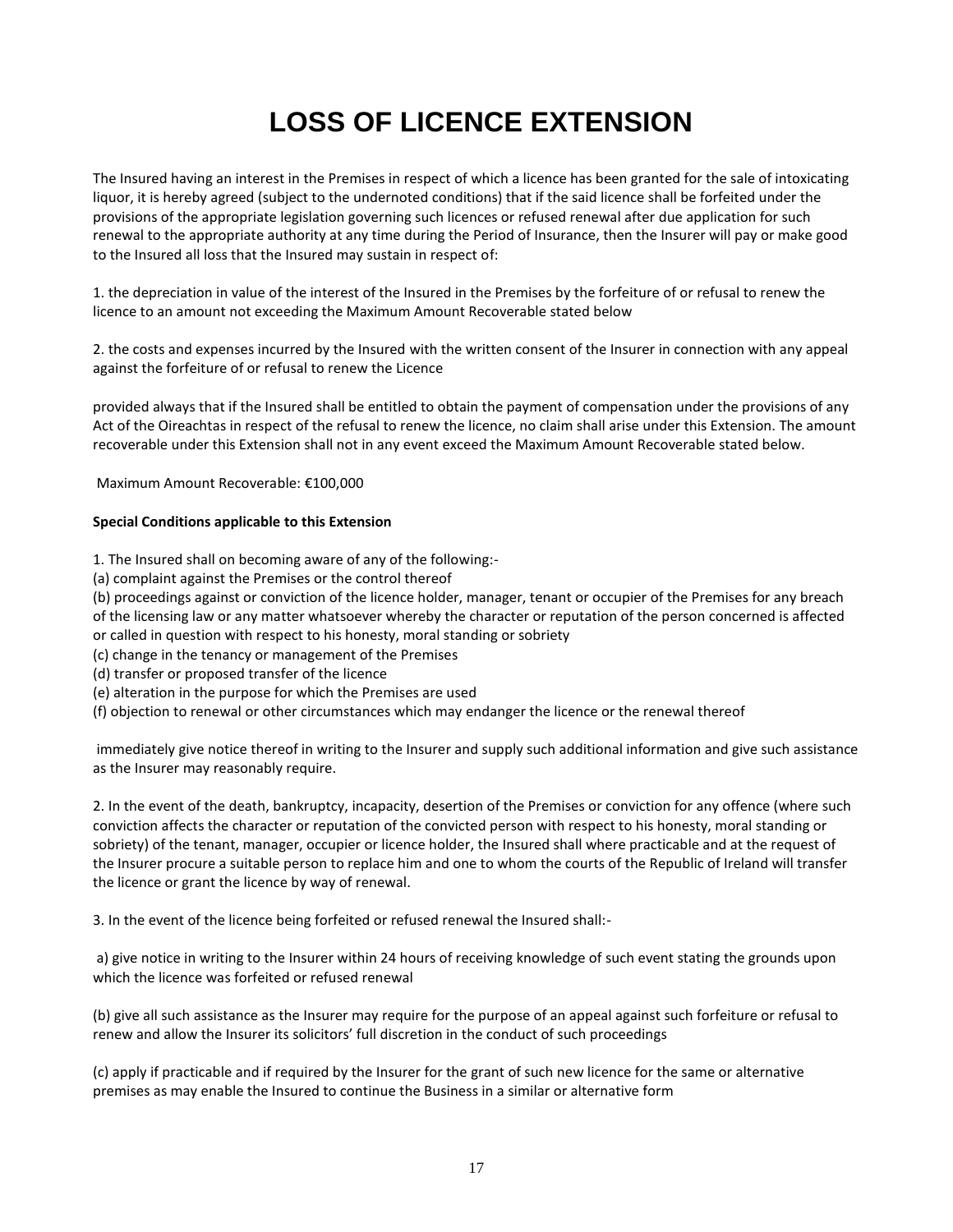(d) provide a statement of the Insured's loss, if any, together with such documents, statements and accounts as may be fairly required by the Insurer to verify the same and also, if required by the Insurer, make a statutory declaration as to the truth, accuracy and comprehensiveness thereof and give the Insurer free access to the Premises and the books and accounts thereof as may be necessary for ascertaining the value of the property and the goodwill of the Business.

4. If any alterations to the Premises requiring the consent of the licensing or other necessary authority shall be made without their approval or if the Premises are closed for any period not required by law or are not maintained in a sanitary or other repair or condition or any direction or requirement of licensing or other authority shall not be complied with or if the forfeiture of or refusal to renew the licence be occasioned wholly or partly by or through the misconduct or procurement or connivance or neglect or omission of the Insured or by any omission of the Insured to take any step necessary for keeping the licence in force no claim shall arise under this Extension unless the Insured or any claimant hereunder shall prove to the reasonable satisfaction of the Insurer that such matter was beyond his or their power or control.

5. No claim shall arise under this Extension if, prior or subsequent to the refusal to renew or forfeiture of the licence, the Premises shall be required for any public purpose or if surrender or refusal to renew or forfeiture shall arise under or result directly or indirectly from any scheme of local planning, improvement or redevelopment, or surrender, reduction, or redistribution of licences in connection with post-war reconstruction or from any alteration of the law affecting the grant, surrender, refusal to renew or forfeiture of licenses.

6. This Extension ceases to be in force as to any interest hereby insured which shall pass from the Insured to any other person otherwise than by will or operation of law unless the Insurer shall agree in writing to continue the insurance in favour of such other person.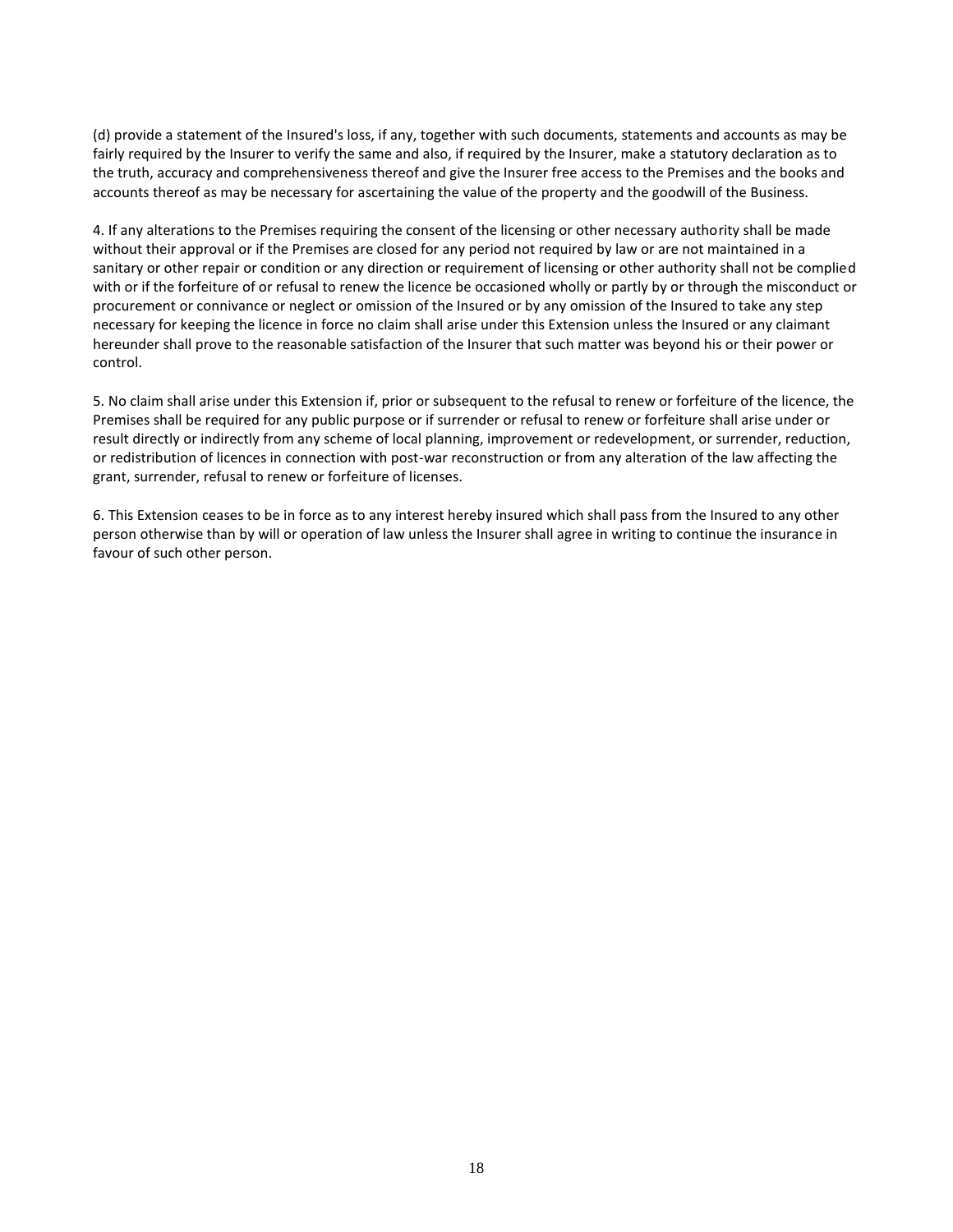## **GOODS IN TRANSIT EXTENSION**

<span id="page-18-0"></span>The Insurer will indemnify the Insured under Section 1 of this Policy against the following within the Republic of Ireland, Northern Ireland and Great Britain:

1. Damage to:

(a) Property Insured whilst in or on any road vehicle operated by the Insured or hauliers or by parcel post or by rail; (b) tarpaulins, sheets and ropes whilst being carried on any road vehicle operated by the Insured;

2. expenses reasonably incurred in

(a) the transfer of Property Insured to another vehicle and the delivery to the original destination within the Republic of Ireland, Northern Ireland or Great Britain or return to the place of despatch necessitated by fire, collision or overturning of any road vehicle operated by the Insured;

(b) the reloading on to any road vehicle operated by the Insured of any Property Insured which has fallen from such vehicle;

(c) the removal of debris and site clearance consequent on the destruction of or damage to Property Insured;

3. costs reasonably incurred to minimise damage occurring whilst in Transit within the Republic of Ireland, Northern Ireland and Great Britain

provided that the liability of the Insurer in respect of any one loss or series of losses arising out of any one event shall not exceed the following amounts:

(i) any one road vehicle operated by the Insured €10,000 (ii) any one road vehicle operated by a haulier  $£10,000$ (iii) any one rail conveyance €10,000 (iv) any one sending by registered post  $\epsilon$  2,000

#### **Definitions applicable to this Extension**

Solely for the purposes of this Extension

1. "Transit" shall mean being carried from the time the Property Insured is lifted to the time it is unloaded at its destination including:

(a) loading and unloading;

(b) carriage on recognised "roll-on, roll off" vehicle ferries, provided no unloading or reloading of the vehicle is involved; (c) whilst temporarily housed on or off the vehicle (excluding storage at a rental or arrangement for storage and distribution) in the course of the said carriage but excluding any installation, erection or testing.

2. "Property Insured" shall mean personal property not otherwise excluded of:

(a) the Insured; or

(b) third parties over which the Insured is exercising a lien; or

(c) third parties in which the Insured has some beneficial interest.

#### **Exclusions applicable to this Extension**

1. This Extension does not insure against Damage:

(a) caused by the Insured's improper packing and/or deliberate rough handling;

(b) caused by bending, denting, chipping, marring or scratching unless caused by fire, lightning, windstorm, flood, explosion, collision, derailment or overturning or stranding, burning or sinking of ferry or lighter;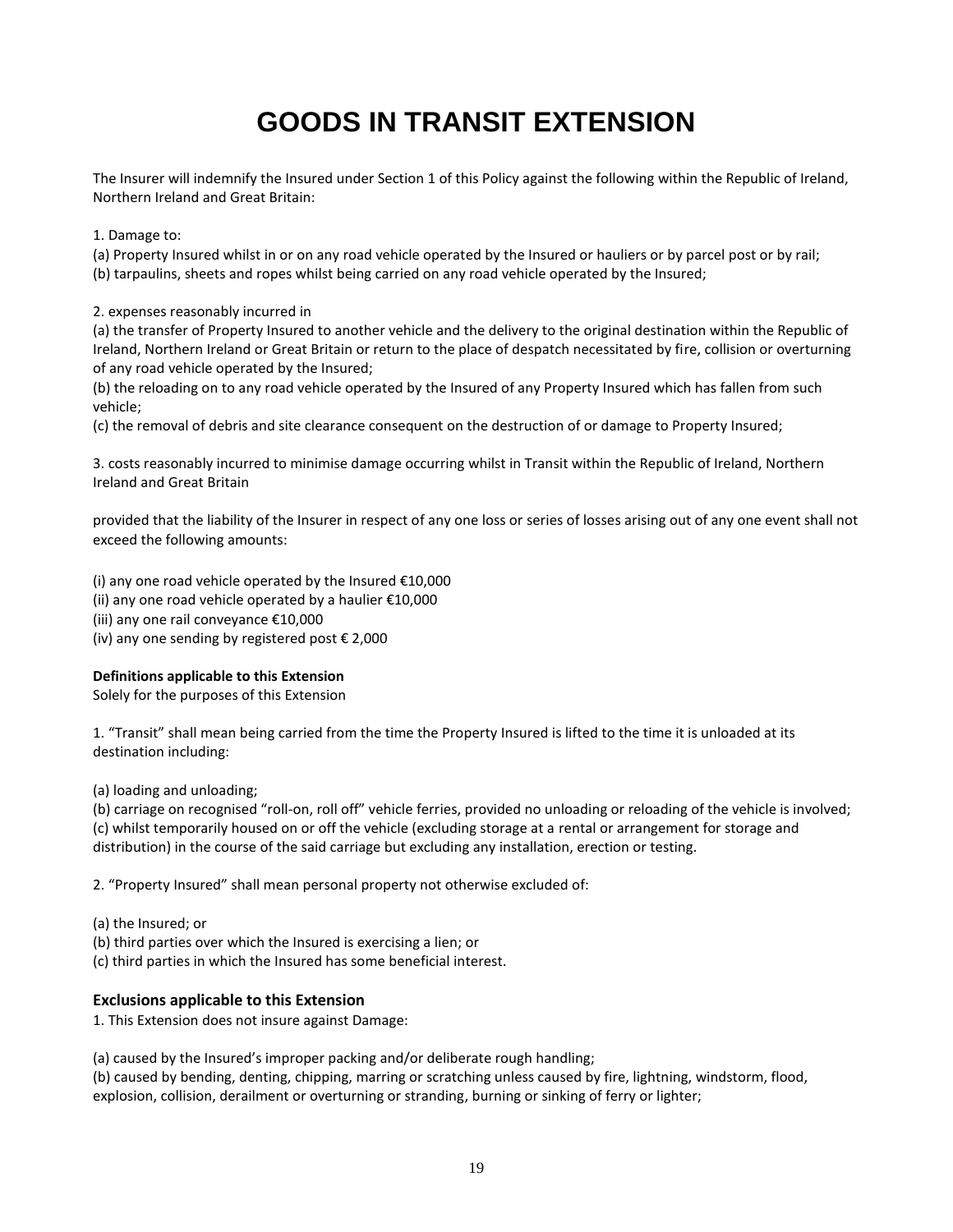(c) of or to export shipments which have been laden on board export conveyance or have come under the protection of marine insurance, whichever first occurs;

(d) of or to property carried by or despatched by the Insured for hire or reward;

(e) due to insufficient labelling or incorrect addressing or failure to make proper and complete declarations required by carriers;

(f) to Property Insured in or on open vehicles owned or operated by the Insured caused by atmospheric or climatic conditions unless the Property Insured is protected by vehicle sheets;

(g) to Property Insured in any vehicle which is being used outside the normal course of the Business;

(h) of or to foodstuffs by tainting.

#### **This Extension does not insure against:**

(a) loss of profit, loss of use or loss of market however caused;

(b) unexplained shortages;

(c) theft of portable telephones, computer hardware equipment or telecommunications equipment whilst not under observation by at least one person with a reasonable prospect of preventing any unauthorised interference; (d) theft or attempted theft from a soft topped, open or curtain sided vehicle unless the vehicle is stolen at the same time.

#### **Goods in Transit Warranties**

1. **Immobiliser and Alarm.** The Insurer will not make any payment under this Extension for theft from a vehicle where the vehicle has been removed by the thief or thieves unless the Insured proves that the vehicle has been fitted with an immobiliser and an alarm. Such immobiliser and alarm are to be in efficient working order and duly operated whenever the vehicle is not attended.

2. **Unattended Vehicles.** The Insurer will not make any payment under this Extension for theft from any vehicle not attended unless:

(a) all doors, windows and other openings are left closed, securely locked and properly fastened; and (b) entry or access to the vehicle has been effected by forcible and violent means.

3. **Overnight Requirement.** The Insurer will not make any payment under this Extension for theft in respect of Property Insured left in or on any unattended vehicle from 9pm to 6am except where such vehicle is protected in accordance with the vehicle security requirements specified under this Extension and is either garaged in a building which is securely closed and locked or parked in a compound secured by locked gates or in a guarded security park.

4. **Trailer.** The Insurer will not make any payment under this Extension for theft from a trailer which is detached from the towing vehicle and where the trailer has been removed by the thief or thieves unless the trailer is fitted with a king pin lock or draw bar lock or any alternative device which has been approved by the Insurer in writing.

#### **Special Conditions applicable to this Extension**

1. The valuation of the Property Insured covered hereunder shall be the actual invoice cost, including prepaid freight, together with such costs and charges since shipment as may have accrued and become legally due thereon and all premium under this Extension shall be paid on this basis. If there is no invoice, the valuation of the Property Insured hereunder shall be the actual cash market value of the Property Insured at the point of destination on the date of the Damage.

2. In case of Damage affecting labels, capsules or wrappers the Insurer if liable therefor under the terms of this Extension shall not be liable for more than an amount sufficient to pay the cost of new labels, capsules or wrappers and the cost of reconditioning the goods but in no event shall the Insurer be liable for more than the insured value of the damaged merchandise.

3. When the Property Insured under this Extension includes a machine consisting when complete for sale or use of several parts then in case of Damage covered by this insurance to any part of such machine the Insurer shall be liable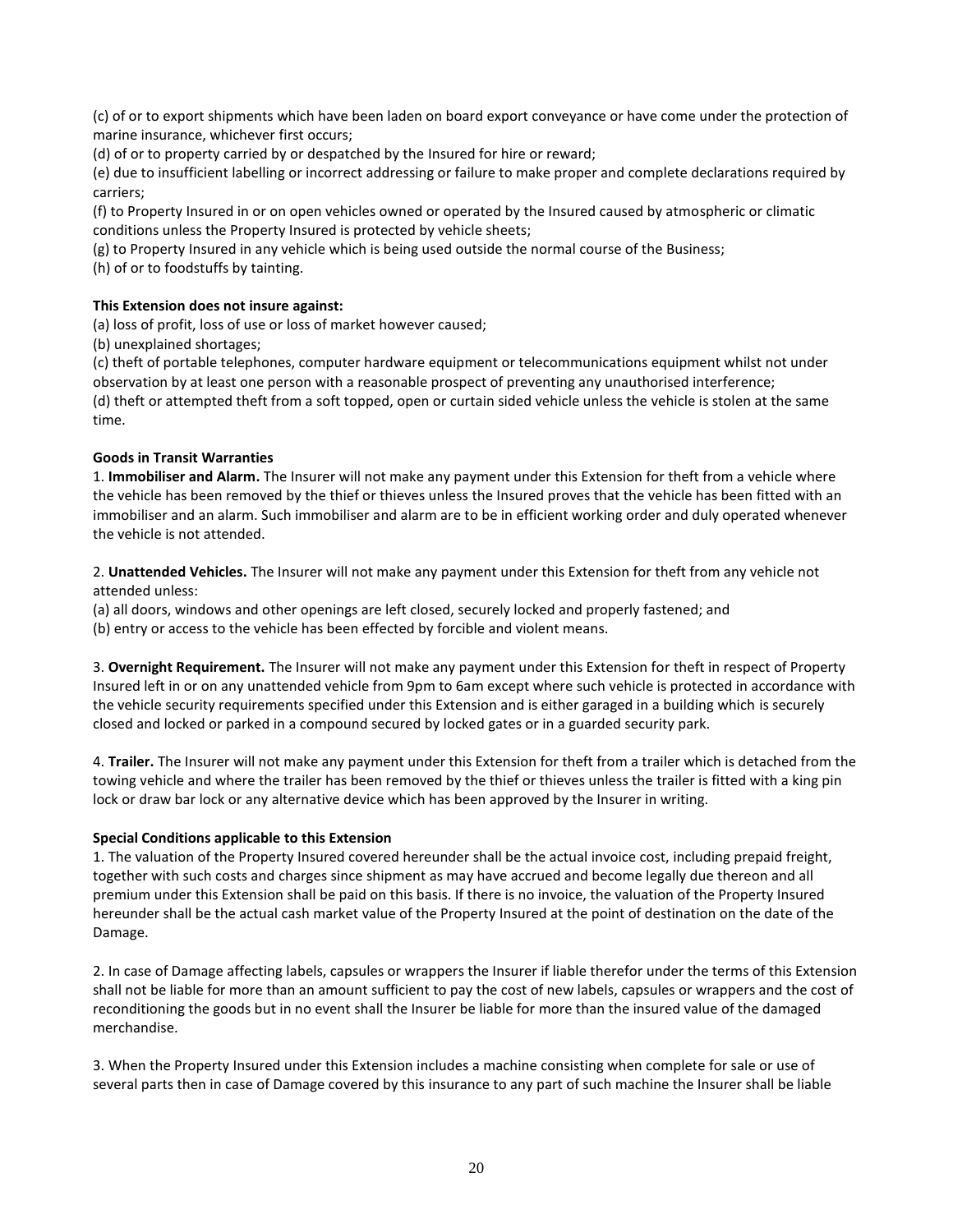only for the proportion of the said Damage which the insured value of the said part bears to the insured value of the machine or at the Insurer's option for the cost and expenses, including labour and forwarding charges, of replacing or repairing the Damaged part but in no event shall the Insurer be liable for more than the insured value of the complete machine.

4. This insurance shall not insure directly or indirectly to the benefit of any carrier nor without the affirmative consent of the Insured to the benefit of any other bailee. The Insured may accept, without prejudice to this insurance, the ordinary value of bills of lading of carriers as provided in their tariffs; otherwise the Insured agrees not to enter into any special agreement with carriers or bailees releasing them from their common law or statutory liability. The Insurer shall not be liable for any Damage which, without its written consent, has been settled or compromised by the Insured.

5. Cancellation of this Extension shall not prejudice coverage hereunder in respect of Property Insured which is in Transit on the effective date of cancellation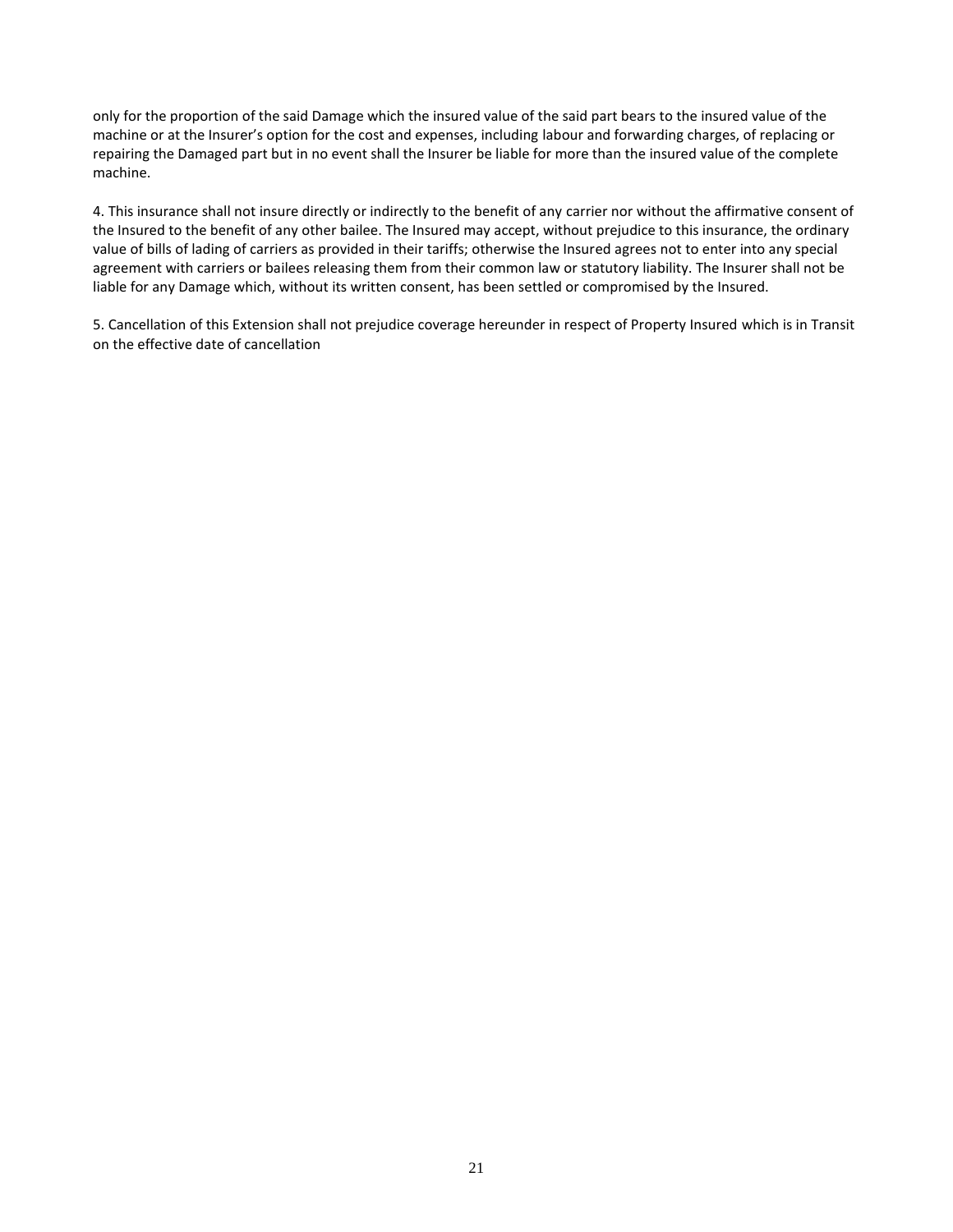## **POLICY CONDITIONS**

<span id="page-21-0"></span>The following Conditions apply to the entire Policy. Additional Conditions specific to each Section are set out therein. The titles of these paragraphs are for convenience only and do not lend any meaning to this contract.

#### 1. **Arbitration**

All differences arising out of this Policy shall be referred to the decision of an arbitrator to be appointed in writing by the parties in difference or if they cannot agree upon a single arbitrator to the decision of two arbitrators, one to be appointed in writing by each of the parties within one calendar month after having been required in writing so to do by either of the parties, or in case the arbitrators do not agree, of an umpire appointed in writing by the arbitrators before entering upon the reference. The umpire shall sit with the arbitrators and preside at their meetings and the making of an award shall be a condition precedent to any right of action against the Insurer. After the expiration of one year after any destruction or damage the Insurer shall not be liable in respect of any claim thereof unless such claim shall in the meantime have been referred to arbitration.

#### 2. **Automatic Reinstatement Following Loss**

In consideration of the insurance by any item hereof not being reduced by the amount of any loss, the Insured undertake to pay the appropriate extra premium on the amount of the loss from the date thereof to the date of the expiry of the Period of Insurance.

#### 3. **Deductible**

This Policy does not cover in respect of each Section the amounts of the deductibles stated in the Schedule in respect of each and every loss as ascertained after the application of all other terms and conditions of the Policy including any condition of Average.

Warranted that the Insured shall not effect insurance in respect of the amounts of the deductibles stated in the Schedule.

#### 4. **Fraud**

If any claim be in any respect fraudulent or if any fraudulent means or devices be used by the Insured or anyone acting on his behalf to obtain any benefit under this Policy or if any Damage be occasioned by the wilful act or with the connivance of the Insured, all benefit under this Policy shall be forfeited.

#### 5. **Governing Law**

This Policy shall be governed by and construed in accordance with the laws of the Republic of Ireland.

#### 6. **Insurance Act, 1936**

All moneys which become or may become due and payable by the Insurer under this Policy shall in accordance with Section 93 of the Insurance Act, 1936, be payable and paid in Ireland.

#### 7. **Identification**

This Policy and the Schedule (which forms an integral part of the Policy) shall be read together as one contract and words and expressions to which specific meanings have been attached in any part of this Policy or of the Schedule shall bear such specific meanings wherever they may appear.

#### 8. **Limit of Liability**

In respect of the insurance under each Section of the Specification the liability of the Insurer in any one Period of Insurance shall in no case exceed:

(a) in respect of each item the sum expressed to be insured thereon or in the whole the total sum insured thereby (b) any limit of liability shown in the Schedule

or such other amount as may be substituted therefor by memorandum hereon signed by or on behalf of the Insurer. 9. **Policy Voidable** 

This Policy shall be voidable in the event of misrepresentation, misdescription or non-disclosure in any material particular.

#### 10. **References to Statute**

In this Policy references to any statutory provision are to be construed as references to that statutory provision as amended, supplemented, re-enacted, or replaced from time to time and are to include any orders, regulations, instruments or other subordinated legislation made under or deriving validity from that statutory provision. 11. **Subrogation** 

Any claimant under this Policy shall at the request and at the expense of the Insurer do and concur in doing and permit to be done all such acts and things as may be necessary or reasonably required by the Insurer for the purpose of enforcing any rights and remedies or of obtaining relief or indemnity from other parties to which the Insurer shall be or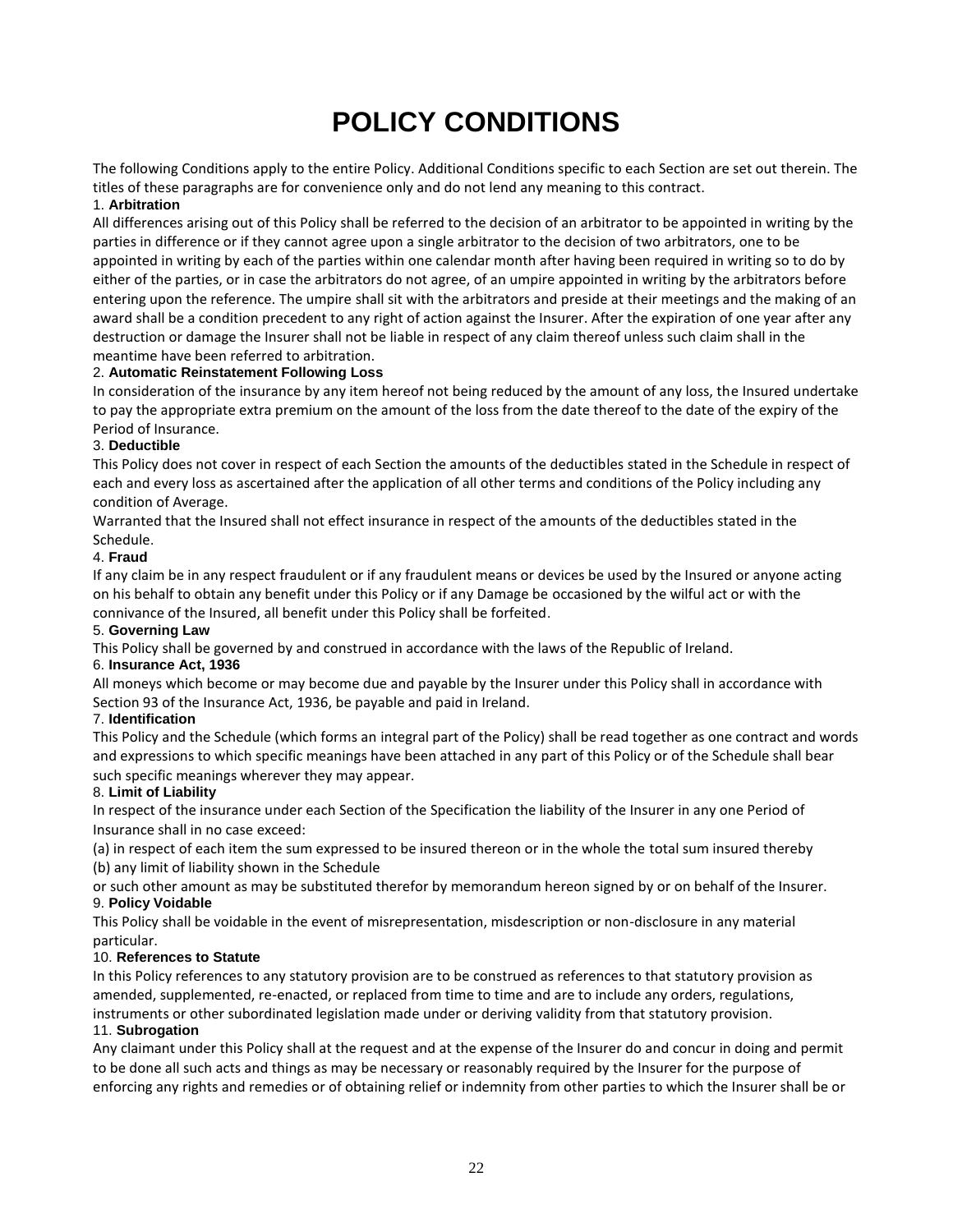would become entitled or subrogated upon its paying for or making good any loss under this Policy, whether such acts and things shall be or become necessary or required before or after his indemnification by the Insurer.

#### 12. **Subrogation Waiver**

In the event of a claim arising under the Policy the Insurer agrees to waive any rights, remedies or relief to which it might become entitled by subrogation against:

(a) any company standing in the relation of parent to subsidiary to the Insured as defined in Section 155 of the Companies Act, 1963

(b) any company standing in the relation of subsidiary to parent to the Insured as defined in Section 155 of the Companies Act, 1963

(c) any company which is a subsidiary of a parent company of which the Insured are themselves a subsidiary, in each case within the meaning of Section 155 of the Companies Act, 1963.

#### 13. **Waiver or Change of Policy Terms**

The terms of the Policy shall not be waived or changed except by endorsement issued by the Insurer or intended to be issued by the Insurer to form a part of this Policy.

#### 14. **Warranties**

Every warranty to which the Property Insured or any item thereof is or may be made subject shall from the time the warranty attaches apply and continue to be in force during the whole currency of this Policy and non-compliance with any such warranty shall insofar as it increases the risk be a bar to any claim in respect of such property or item provided that whenever the Policy is renewed a claim in respect of Damage occurring during the renewal period shall not be barred by reason of a warranty not having been complied with at any time before the commencement of such period.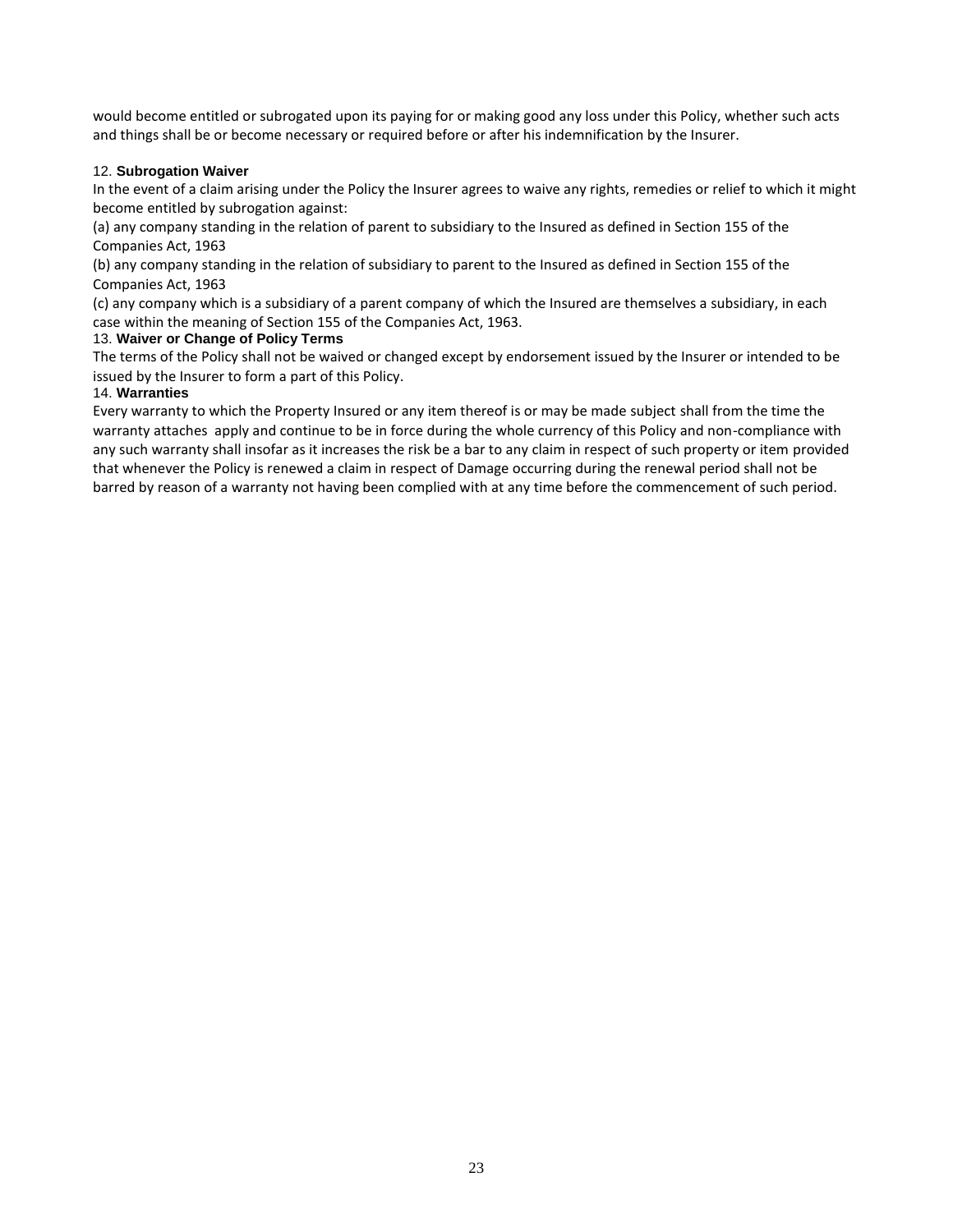## **POLICY EXCLUSIONS**

<span id="page-23-0"></span>This Policy does not cover: -

1. Damage or Consequential Loss caused by:

(a) (i) faulty or defective design, materials or workmanship, inherent vice, latent defect, gradual deterioration, wear and tear or frost

(ii) explosion occasioned by the bursting -

in respect of Section 1, of a boiler (not being a boiler used for domestic purposes only), economiser or other vessel, machine or apparatus

in respect of Section 2, of any vessel, machine or apparatus (not being a boiler or economiser on the Premises) in which internal pressure is due to steam only and belonging to or under the control of the Insured

(iii) pressure waves caused by aircraft and other aerial devices travelling at sonic or supersonic speeds (iv) delay or loss of market

but this shall not exclude subsequent Damage or Consequential Loss resulting from an ensuing cause which is not otherwise excluded

(b) (i) collapse or cracking of buildings

(ii) corrosion, rust, change in temperature, dampness, dryness, wet or dry rot, shrinkage, evaporation, loss of weight, contamination, change in colour or flavour or texture or finish, vermin, insects, marring or scratching

(iii) solidification of the contents of molten material holding units, molten material transmission lines and/or appurtenances

but this shall not exclude such Damage or Consequential Loss if resulting from a cause which is not otherwise excluded

(c) (i) theft other than theft involving entry to or exit from the buildings at the Insured's premises by forcible and violent means or any attempt thereat

(ii) infidelity or dishonesty of the Insured or any of his employees or other persons to whom property insured hereunder may be entrusted nor Damage resulting from the Insured voluntarily parting with title or possession of any property if induced to do so by any fraudulent scheme, trick, device or false pretence

(iii) disappearance, unexplained or inventory shortage, misfiling or misplacing of information

(iv) cracking, fracturing, collapse or overheating of boilers, economisers, vessels, tubes, or pipes, nipple leakage and/or the failure of welds of boilers

(v) mechanical or electrical breakdown and/or derangement of machinery or equipment

(vi) bursting, overflowing, discharging or leaking of water tanks, apparatus or pipes when the premises are empty or disused

(vii) in respect of Section 2 only, Consequential Loss resulting from Damage caused by the deliberate act of a supply authority in withholding the supply of water, gas, electricity or fuel

but this shall not exclude:

(A) such Damage or Consequential Loss if resulting from a cause

(B) subsequent Damage or Consequential Loss resulting from an ensuing cause

which is not otherwise excluded.

(d) (i) subsidence, ground heave or landslip

(ii) normal settlement or bedding down of new structures

(iii) sun, wind, rain, hail, sleet, snow, flood or dust to movable property in the open or fences and gates

#### 2. Damage to

(a) property as a result of its undergoing any process

(b) property in transit

or Consequential Loss resulting therefrom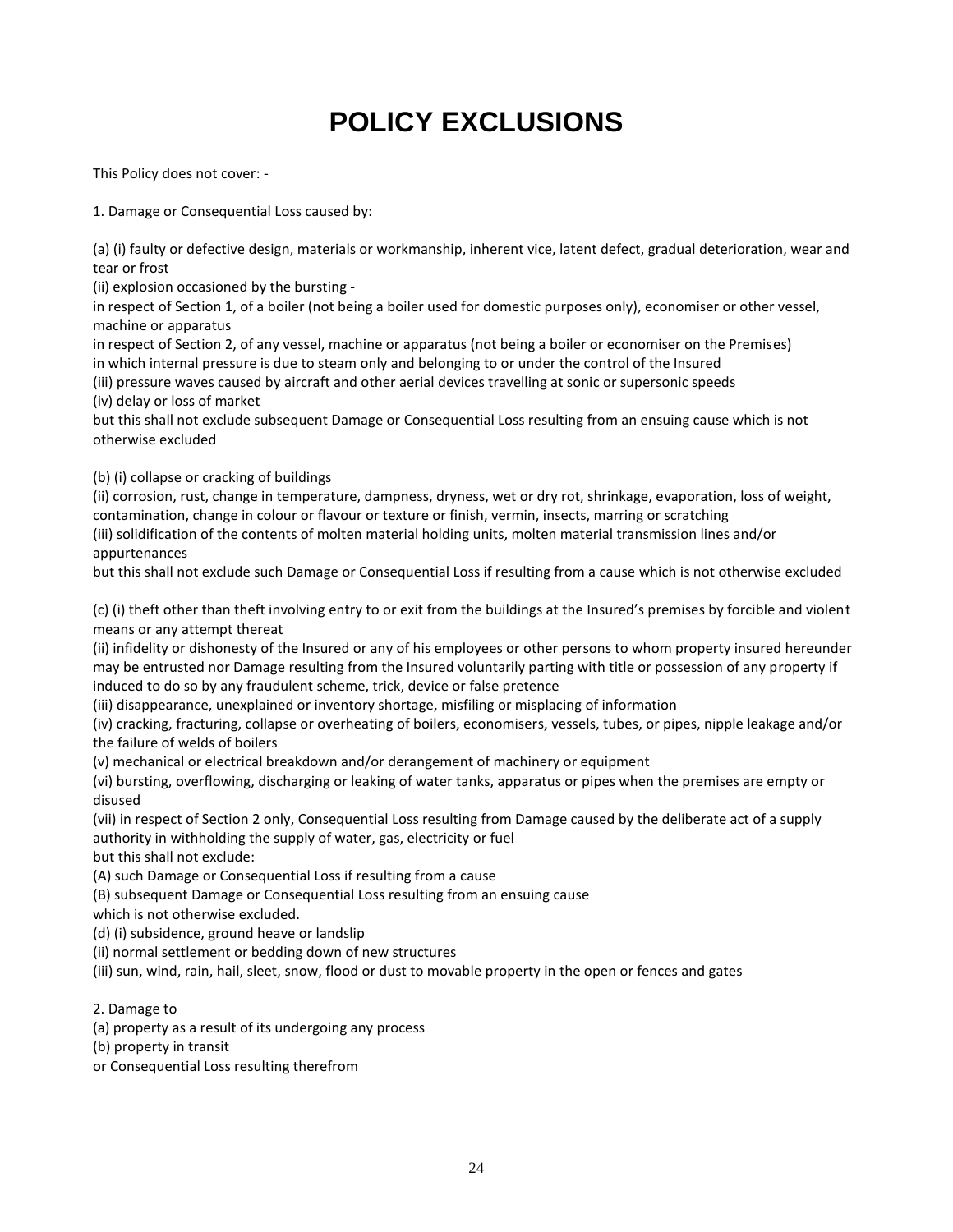3. unless specifically mentioned as insured by this Policy, goods held in trust or on commission, bonds, credit cards, securities of any description, documents, manuscripts, business books, computer systems records, patterns, models, moulds, plans, designs, explosives

4. in respect of Section 2 only, Consequential Loss resulting from erasure or distortion of information on computer systems or other records: -

(a) whilst mounted in or on any machine or data processing apparatus

or

(b) due to the presence of a magnetic flux

unless caused by Damage to the machine or apparatus in which the records are mounted

5. (a) Damage to glass (other than fixed glass), china, earthenware, marble or other fragile or brittle objects or Consequential Loss resulting therefrom

(b) in respect of Section 1 only, Damage to:

(i) money, cheques, stamps, bonds, credit cards, securities of any description

(ii) jewellery, precious stones, precious metals, bullion, furs, curiosities, rare books or works of art but this shall not exclude Damage to property described in (a) and (b) or Consequential Loss caused by fire, lightning, explosion, aircraft, riot, civil commotion, strikers, locked-out workers, persons taking part in labour disturbances, malicious persons, earthquake, storm, tempest, flood, bursting overflowing discharging or leaking of water tanks apparatus or pipes, sprinkler leakage, impact by any road vehicle or animals and not otherwise excluded

#### 6. Damage to

(a) vehicles licensed for road use (including accessories thereon), caravans, trailers, railway locomotives and/or rolling stock, watercraft or aircraft

(b) property or structures in course of construction or erection and materials or supplies in connection with all such property in course of construction or erection

(c) land, roads, pavements, piers, jetties, bridges, culverts or excavations

(d) livestock, growing crops or trees

or Consequential Loss resulting therefrom but, in respect of Section 2, this shall not exclude Consequential Loss (not otherwise excluded) caused by any peril specified in Policy Exclusion 5 above

7. in respect of Section 1 only, Damage to property which at the time of the happening of such Damage is insured by or would but for the existence of this Policy be insured by any marine policy or policies except in respect of any excess beyond the amount which would have been payable under the marine policy or policies had this insurance not been effected

8. Damage or Consequential Loss directly or indirectly occasioned by or happening through or in consequence of war, invasion, act of foreign enemy, hostilities (whether war be declared or not), civil war, rebellion, revolution, insurrection, military or usurped power, nationalisation, confiscation, requisition, seizure or destruction by the government or any public authority

9. Damage to any property whatsoever or any loss or expense whatsoever resulting or arising therefrom or any Consequential Loss directly or indirectly caused by or contributed to by or arising from

(a) ionising radiations or contamination by radioactivity from any nuclear fuel or from any nuclear waste from the combustion of nuclear fuel

(b) the radioactive, toxic, explosive or other hazardous properties of any explosive nuclear assembly or nuclear component thereof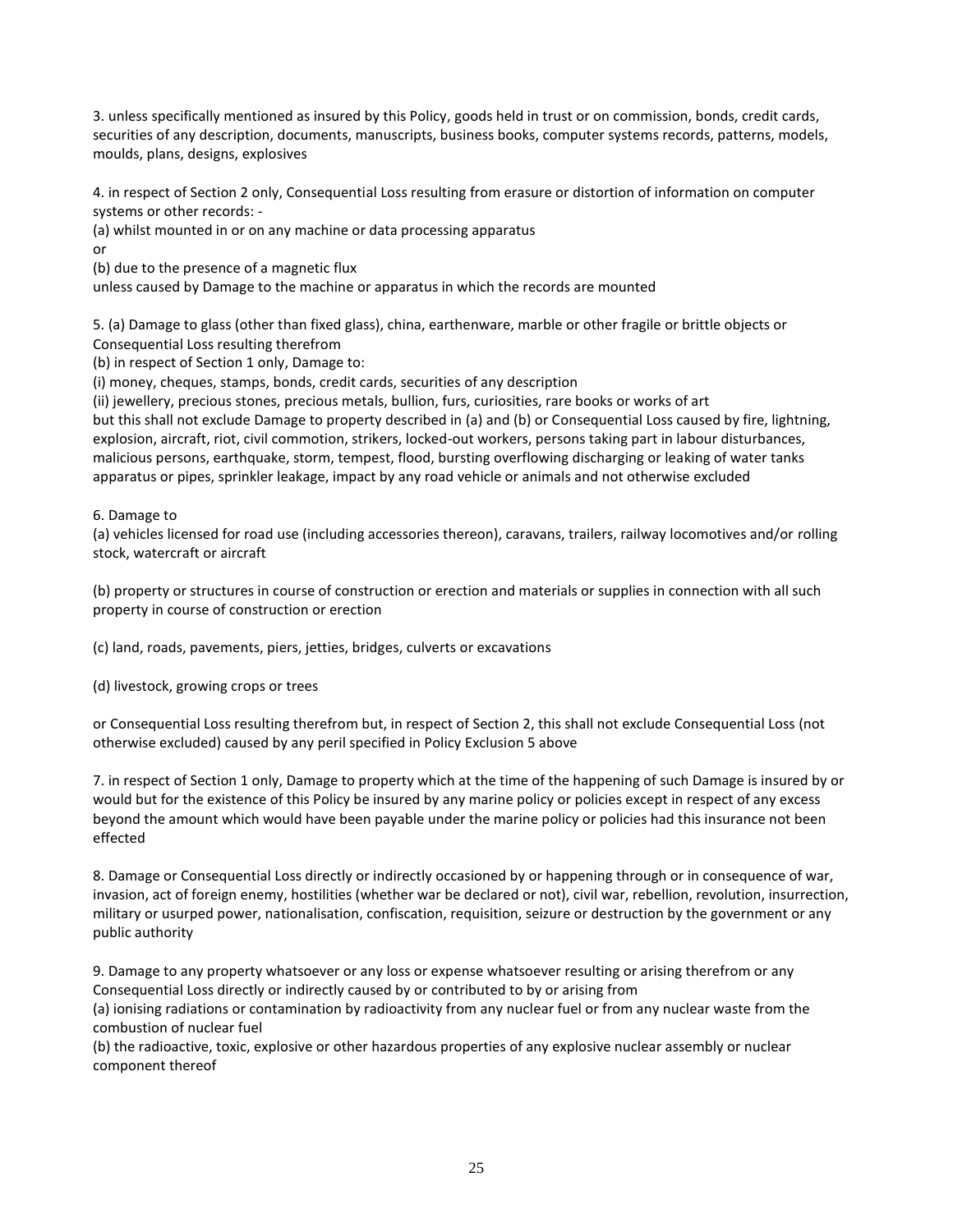10. Damage or Consequential Loss in Northern Ireland occasioned by or happening through or in consequence directly or indirectly of civil commotion

11. (a) in respect of Section 1, loss or destruction or damage caused by pollution or contamination except (unless otherwise excluded) destruction of or damage to the property insured caused by

(i) pollution or contamination which itself results from Damage as within defined

(ii) Damage as within defined which itself results from pollution or contamination

(b) in respect of Section 2, loss resulting from pollution or contamination except (unless otherwise excluded) loss resulting from destruction of or damage to property or any part thereof used by the Insured at the Premises for the purpose of the Business caused by

(i) pollution or contamination at the Premises which itself results from Damage as within defined

(ii) Damage as within defined which itself results from pollution or contamination

12. Damage or Consequential Loss attributable solely to change in the water table level

13. Damage to any electrical plant or apparatus caused by self-ignition, but this Exclusion shall apply only to that part of the electrical plant or apparatus in which self-ignition occurs

14. (a) Damage or Consequential Loss directly or indirectly caused by, consisting of, or arising from, the failure of any computer, data processing equipment, media microchip, operating systems, microprocessors (computer chip), integrated circuit or similar device, or any computer software, whether the property of the Insured or not, and whether occurring before, during or after the year 2000 that results from the inability to:

(i) correctly recognize any date as its true calendar date;

(ii) capture, save, or retain, and/or correctly manipulate, interpret or process any data or information or command or instruction as a result of treating any date other than its true calendar date; and/or

(iii) capture, save, retain or correctly process any data as a result of the operation of any command which has been programmed into any computer software, being a command which causes the loss of data or the inability to capture, save, retain or correctly process such data on or after any date.

(b) the repair or modification of any part of an electronic data processing system or its related equipment, to correct deficiencies or features of logic or operation.

(c) Damage or Consequential Loss arising from the failure, inadequacy, or malfunction of any advice, consultation, design, evaluation, inspection, installation, maintenance, repair or supervision done by the Insured or for the Insured or by or for others to determine, rectify or test, any potential or actual failure, malfunction or inadequacy described in (a) above.

Such Damage or Consequential Loss described in (a), (b), or (c) above, is excluded regardless of any other cause that contributed concurrently or in any other sequence.

This shall not exclude subsequent Damage or Consequential Loss, not otherwise excluded, which itself results from a Defined Peril. Defined Peril shall mean (to the extent that these are insured by this Policy):

fire, lightning, explosion, aircraft or other aerial devices or articles dropped therefrom, riot, civil commotion, strikers, locked-out workers, persons taking part in labour disturbances, malicious persons, earthquake, storm, flood, escape of water from any tank apparatus or pipe, impact by any road vehicle or animal, theft or attempted theft, subsidence, ground heave or landslip.

15. notwithstanding any provision to the contrary within this insurance or any endorsement thereto, loss, damage, cost or expense of whatsoever nature directly or indirectly caused by, resulting from or in connection with any act of terrorism regardless of any other cause or event contributing concurrently or in any other sequence to the loss. For the purpose of this Exclusion an act of terrorism means an act, including but not limited to the use of force or violence and/or the threat thereof, of any person or group(s) of persons, whether acting alone or on behalf of or in connection with any organisation(s) or government(s), committed for political, religious, ideological or similar purposes including the intention to influence any government and/or to put the public, or any section of the public, in fear.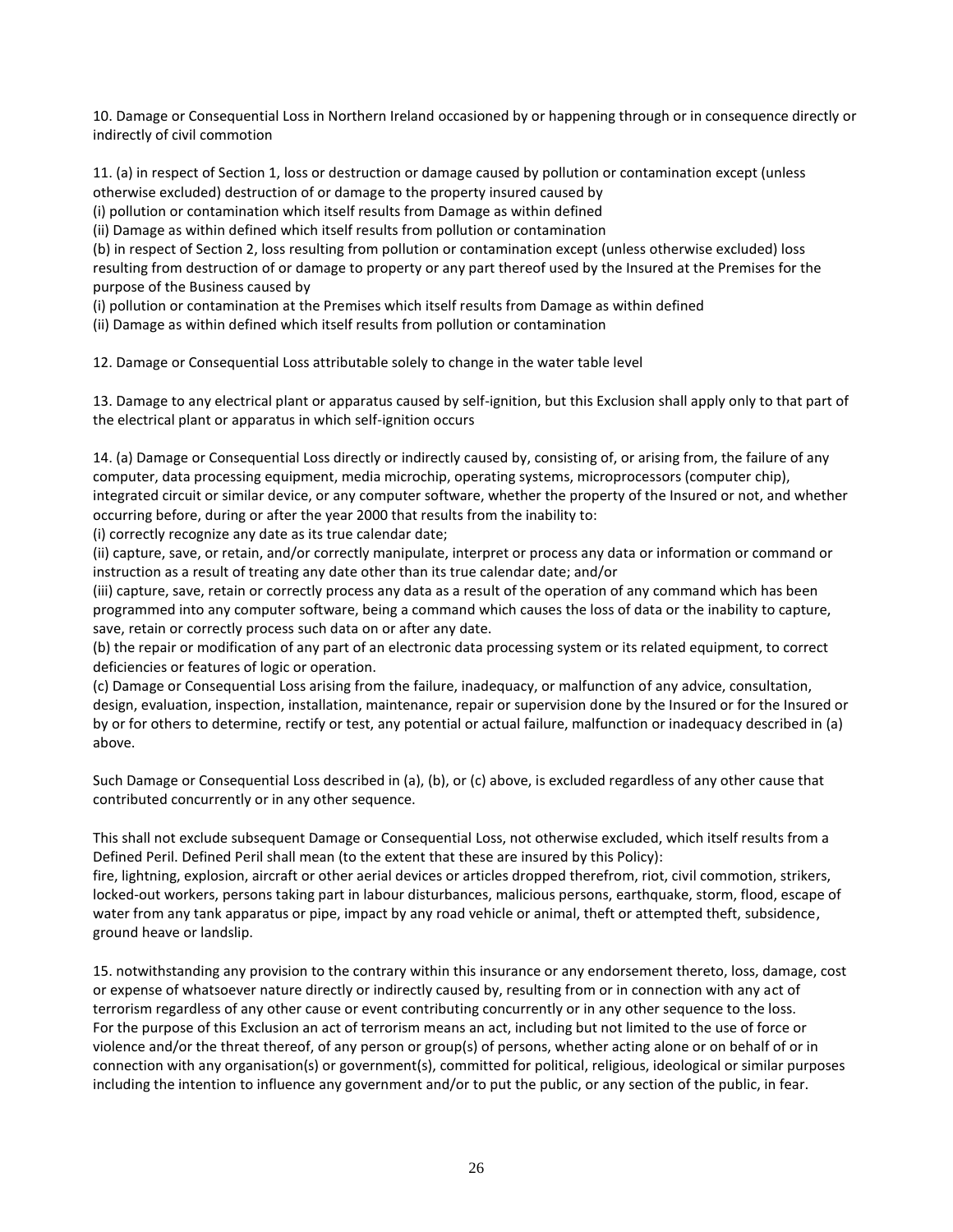This Exclusion also excludes loss, damage, cost or expense of whatsoever nature directly or indirectly caused by, resulting from or in connection with any action taken in controlling, preventing, suppressing or in any way relating to any act of terrorism.

If the Insurer alleges that by reason of this Exclusion, any loss, damage, cost or expense is not covered by this insurance the burden of proving the contrary shall be upon the Insured.

In the event any portion of this Exclusion is found to be invalid or unenforceable, the remainder shall remain in full force and effect.

16. notwithstanding any provision to the contrary within the Policy or any endorsement thereto, loss, damage, destruction, distortion, erasure, corruption or alteration of electronic data from any cause whatsoever (including but not limited to computer virus ) or loss of use, reduction in functionality, cost, expense of whatsoever nature resulting therefrom, regardless of any other cause or event contributing concurrently or in any other sequence to the loss.

electronic data means facts, concepts and information converted to a form useable for communications, interpretation or processing by electronic and electromechanical data processing or electronically controlled equipment and includes programmes, software and other coded instructions for the processing and manipulation of data or the direction and manipulation of such equipment.

computer virus means a set of corrupting, harmful or otherwise unauthorised instructions or code including a set of maliciously introduced unauthorised instructions or code, programmatic or otherwise, that propagate themselves through a computer system or network of whatsoever nature. computer virus includes but is not limited to 'Trojan Horses', 'worms' and 'time or logic bombs'.

However, in the event that a peril listed below results from any of the matters described in the first paragraph of this Exclusion, this Policy, subject to all its terms, conditions and exclusions, will cover physical damage occurring during the Period of Insurance to property insured by this Policy directly caused by such listed perils.

Fire Explosion

Notwithstanding any provision to the contrary within the Policy or any endorsement thereto, it is understood and agreed that should electronic data processing media insured by this Policy suffer physical loss or damage insured by this Policy, then the basis of valuation shall be the cost of the blank media plus the costs of copying the electronic data from back-up or from originals of a previous generation. These costs will not include research and engineering nor any costs of recreating, gathering or assembling such electronic data If the media is not repaired, replaced or restored the basis of valuation shall be the cost of the blank media. However, this Policy does not insure any amount pertaining to the value of such electronic data to the Insured or any other party, even if such electronic data cannot be recreated, gathered or assembled.

17. (a) loss, destruction or damage to property insured by mould, mildew, fungus or spores, except when directly caused by damage to property insured during the Period of Insurance by one of the following listed perils:

fire, lightning, explosion, aircraft or other aerial devices or articles dropped therefrom, riot, civil commotion, strikers, locked-out workers, persons taking part in labour disturbances, malicious persons, earthquake, storm, flood, escape of water from any tank apparatus or pipe, impact by any road vehicle or animal.

This coverage is subject to all limitations of the Policy and, in addition, to each of the following specific limitations: (i) The said property must be insured for loss, destruction or damage by that listed peril as detailed above. (ii) The Insured must report to the Insurer the existence and cost of the loss, destruction or damage by mould, mildew, fungus or spores as soon as practicable, but no later than 6 months after the listed peril as detailed above first caused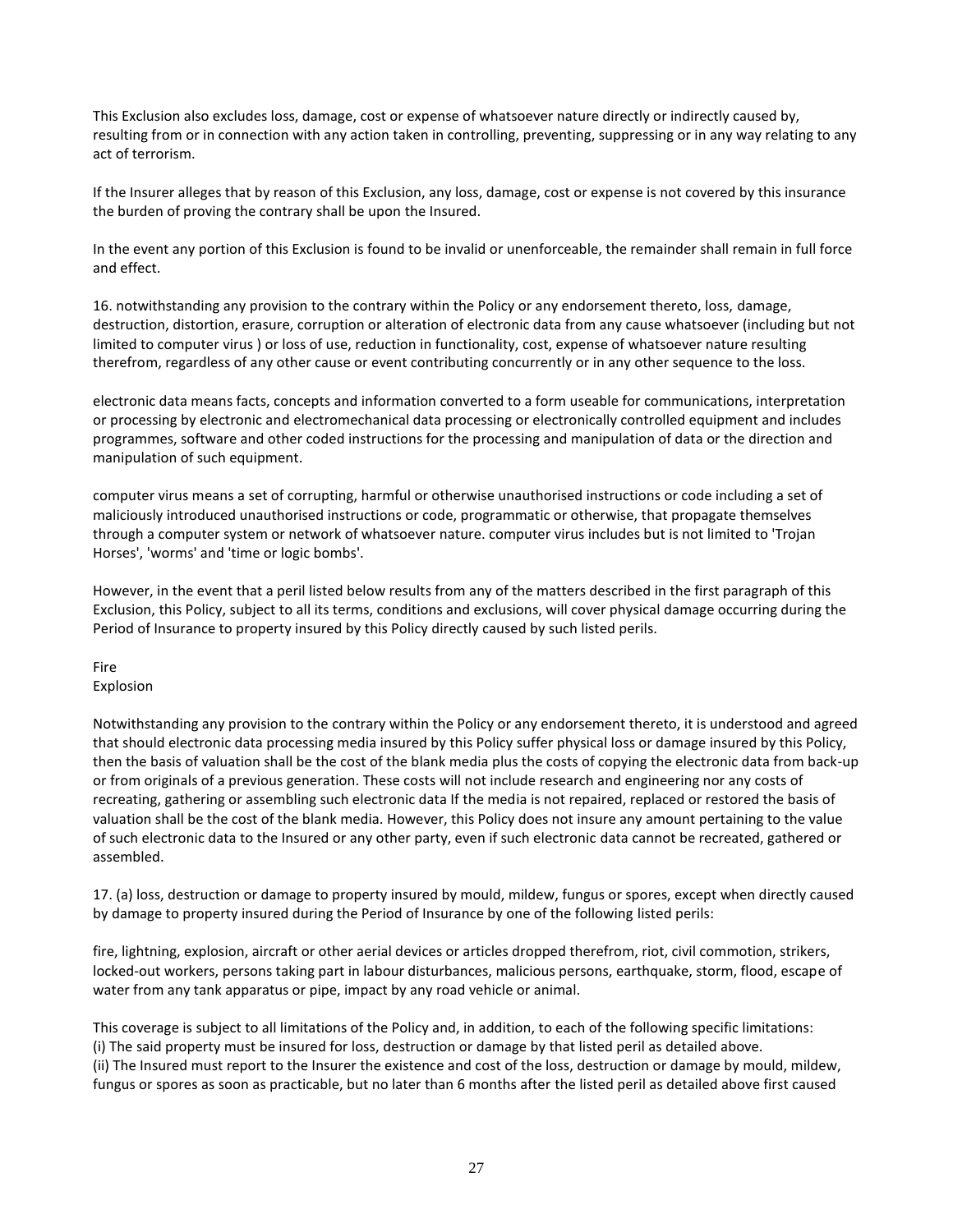any loss, destruction or damage to such insured property during the Period of Insurance. This Policy does not insure any loss, destruction or damage by mould, mildew, fungus or spores first reported to the Insurer after that 6-month period.

(b) except as set forth in the foregoing paragraph (a), any loss, damage, claim, cost, expense, or other sum directly or indirectly arising out of or relating to mould, mildew, fungus or spores of any type, nature or description

18. We shall not be deemed to provide cover and we shall not be liable to pay any claim or provide any benefit hereunder to the extent that the provision of such cover, payment of such claim or provision of such benefit would expose us, our parent company or our ultimate controlling entity to any sanction, prohibition or restriction under United Nations resolutions or the trade or economic sanctions, laws or regulations of the European Union, United Kingdom or the United States of America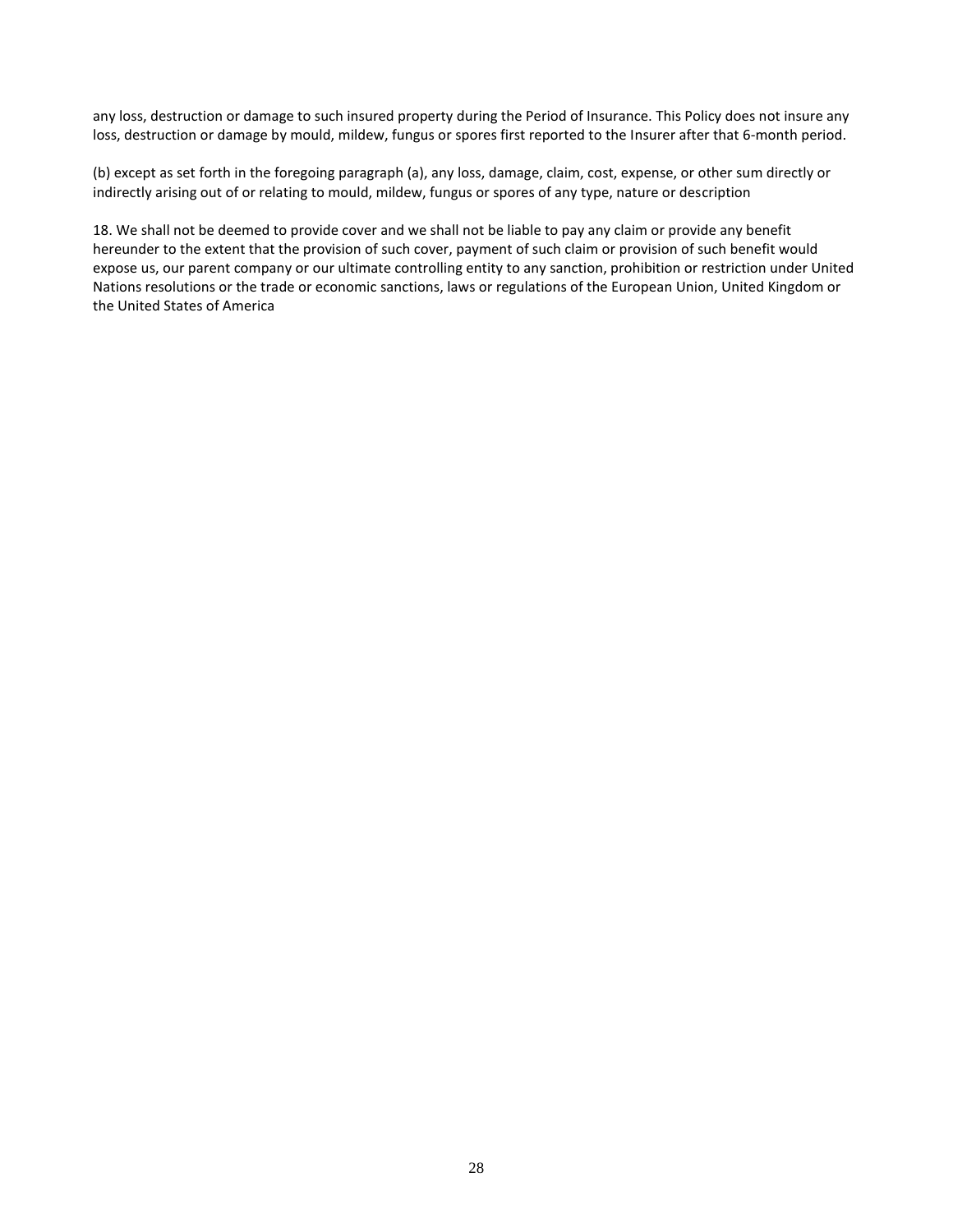## **COMPLAINTS PROCEDURE**

<span id="page-28-0"></span>AIG Europe S.A. wants to give you the best possible service. For complaints please contact:

 The Customer Complaints Officer AIG Europe S.A., 30 North Wall Quay, IFSC, Dublin 1, D01 R8H7.

 Phone: +353 1 208 1400 E-mail: customercomplaints.ie@aig.com Website: www.aig.ie/complaints

The following can also be contactable:

 Insurance Ireland Insurance Centre, 5 Harbourmaster Place, IFSC, Dublin 1, D01 E7E8.

 Phone: +353 1 676 1820 Fax: +353 1 676 1943 E-mail: feedback@insuranceireland.eu Website: http://www.insuranceireland.eu

 Financial Services and Pensions Ombudsman 3rd Floor, Lincoln House, Lincoln Place, Dublin 2, D02 VH29.

 Phone: +353 1 567 7000 E-mail: info@fspo.ie Website: www.fspo.ie

As AIG Europe S.A. is a Luxembourg based insurance company, in addition to the complaints procedure set out above, access to the Luxembourg mediator bodies is available for any complaints that arise regarding this Policy. Contact details of the Luxembourg mediator bodies are available on AIG Europe S.A.'s website: http://www.aig.lu

Right to take legal action is not affected by following any of the above procedures.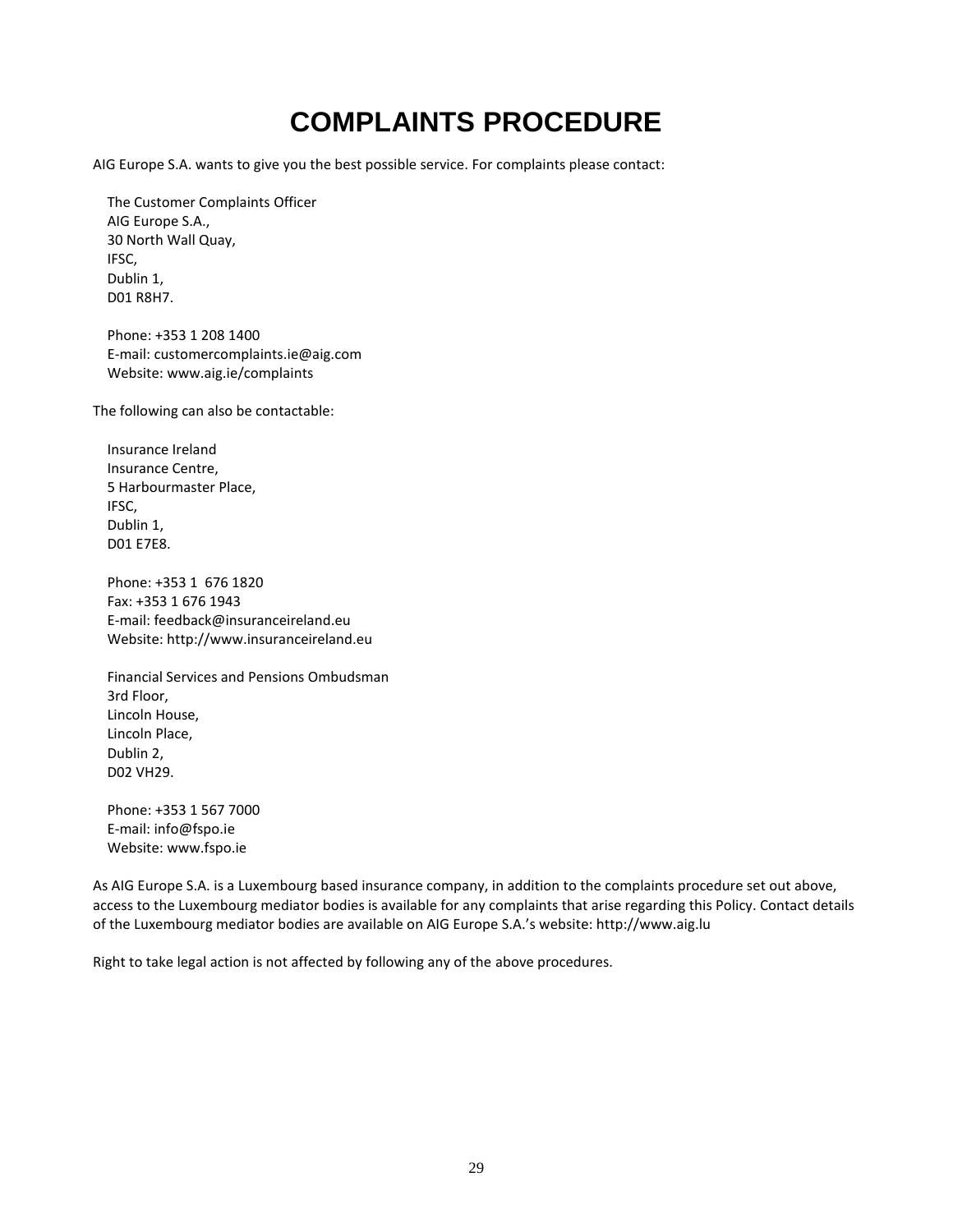## **HOW AIG USE PERSONAL INFORMATION**

<span id="page-29-0"></span>**AIG Europe S.A.** is committed to protecting the privacy of customers, claimants and other business contacts. "**Personal Information**" identifies and relates to you or other individuals (e.g. your partner or other members of your family). If you provide Personal Information about another individual, you must (unless we agree otherwise) inform the individual about the content of this notice and our Privacy Policy and obtain their permission (where possible) for sharing of their Personal Information with us.

The types of Personal Information we may collect and why - Depending on our relationship with you, Personal Information collected may include: contact information, financial information and account details, credit reference and scoring information, sensitive information about health or medical conditions (collected with your consent where required by applicable law) as well as other Personal Information provided by you or that we obtain in connection with our relationship with you. Personal Information may be used for the following purposes:

Insurance administration, e.g. communications, claims processing and payment Make assessments and decisions about the provision and terms of insurance and settlement of claims Assistance and advice on medical and travel matters Management of our business operations and IT infrastructure Prevention, detection and investigation of crime, e.g. fraud and money laundering Establishment and defence of legal rights Legal and regulatory compliance (including compliance with laws and regulations outside your country of residence) Monitoring and recording of telephone calls for quality, training and security purposes Market research and analysis

**Sharing of Personal Information -** For the above purposes Personal Information may be shared with our group companies and third parties (such as brokers and other insurance distribution parties, insurers and reinsurers, credit reference agencies, healthcare professionals and other service providers). Personal Information will be shared with other third parties (including government authorities) if required by laws or regulations. Personal Information (including details of injuries) may be recorded on claims registers shared with other insurers. We are required to register all third party claims for compensation relating to bodily injury to workers' compensation boards. We may search these registers to prevent, detect and investigate fraud or to validate your claims history or that of any other person or property likely to be involved in the policy or claim. Personal Information may be shared with prospective purchasers and purchasers, and transferred upon a sale of our company or transfer of business assets.

**International transfer -** Due to the global nature of our business, Personal Information may be transferred to parties located in other countries (including the United States, China, Mexico, Malaysia, Philippines, Bermuda and other countries which may have a data protection regime which is different to that in your country of residence). When making these transfers, we will take steps to ensure that your Personal Information is adequately protected and transferred in accordance with the requirements of data protection law. Further information about international transfers is set out in our Privacy Policy (see below).

**Security of Personal Information** – Appropriate technical and physical security measures are used to keep your Personal Information safe and secure. When we provide Personal Information to a third party (including our service providers) or engage a third party to collect Personal Information on our behalf, the third party will be selected carefully and required to use appropriate security measures.

**Your rights –** You have a number of rights under data protection law in connection with our use of Personal Information. These rights may only apply in certain circumstances and are subject to certain exemptions. These rights may include a right to access Personal Information, a right to correct inaccurate data, a right to erase data or suspend our use of data. These rights may also include a right to transfer your data to another organisation, a right to object to our use of your Personal Information, a right to request that certain automated decisions we make have human involvement, a right to